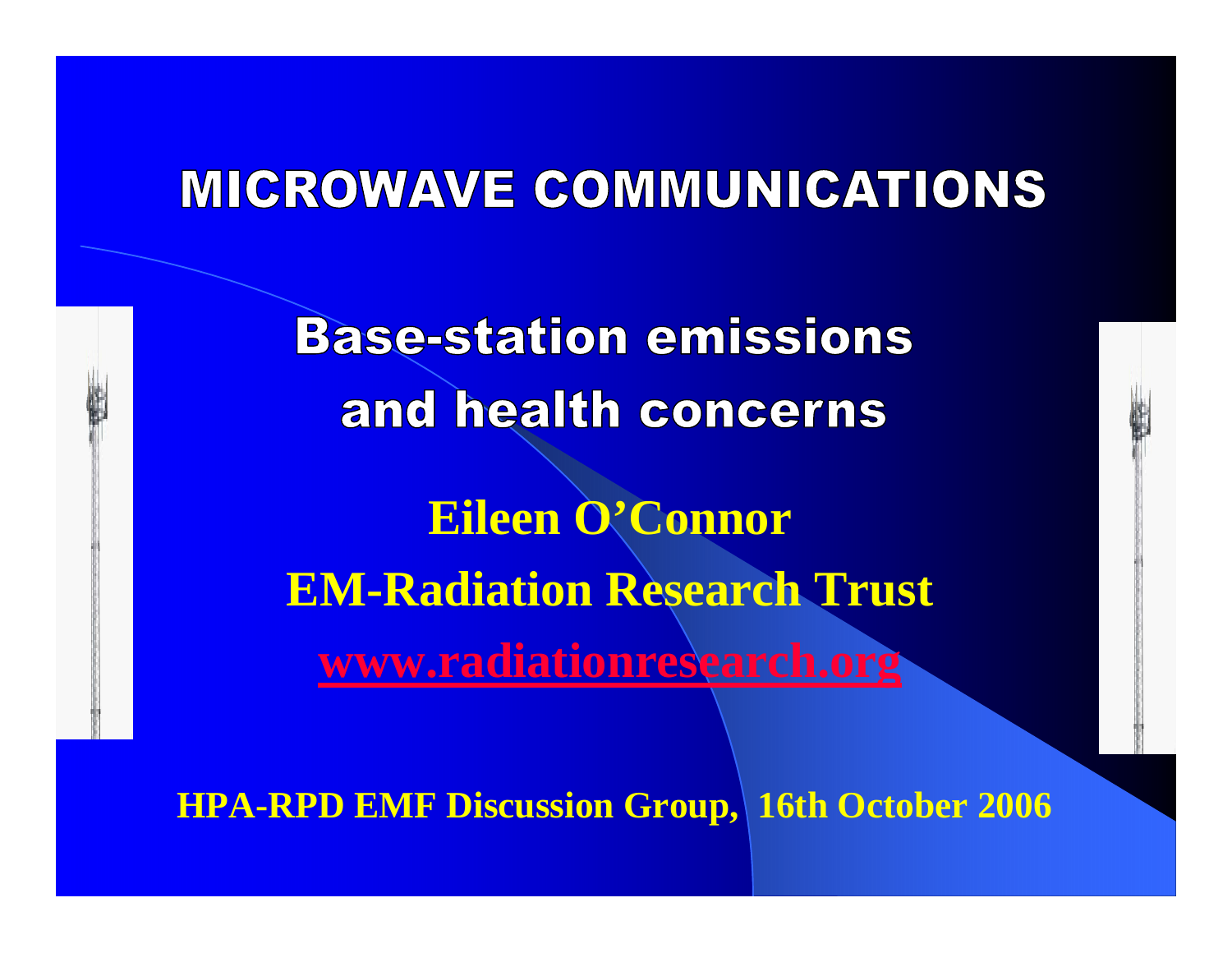## **Thank you**

A Special thank you to family and friends, The RRT, SCRAM, h.e.s.e. uk, campaigners throughout the world, independent scientists, the media and some politicians. Special thanks to Alasdair Philips from Powerwatch UK.

Thank you to Sir William Stewart for chairing the EMF Discussion Group together I hope we can find out the

Truth!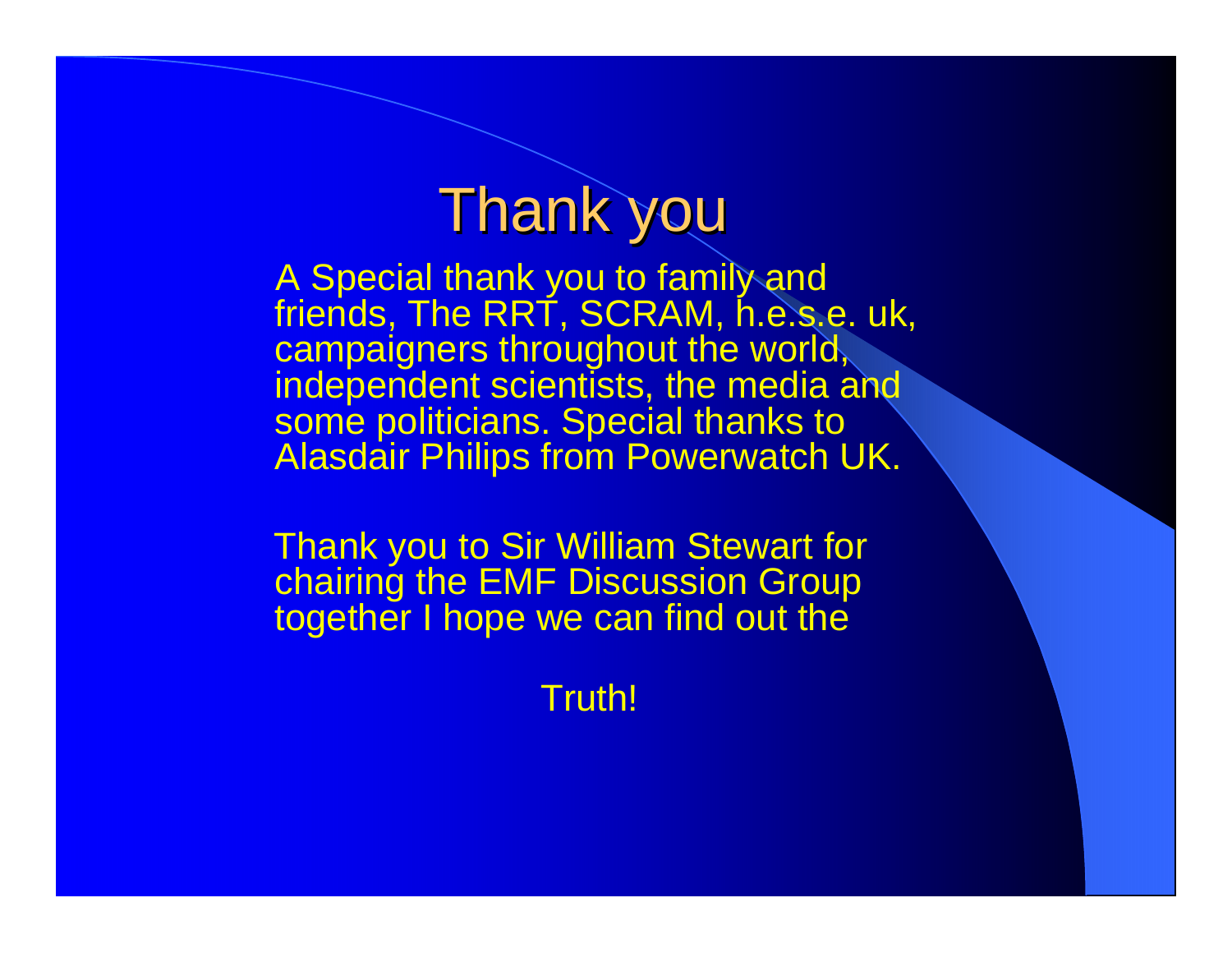## **Radiation Research Trust**

| <b>Mike Bell</b>                                                                    |  | Chair of the Trust A Devon based lawyer                                       |  |  |  |  |
|-------------------------------------------------------------------------------------|--|-------------------------------------------------------------------------------|--|--|--|--|
| <b>Dr Ian Gibson</b> Labour MP                                                      |  | Originally a senior academic research biologist                               |  |  |  |  |
|                                                                                     |  | <b>Dr Gerard Hyland</b> Associate Fellow of Warwick University                |  |  |  |  |
|                                                                                     |  | <b>Dr Caroline Lucas</b> Green Party MEP for South-East England               |  |  |  |  |
| <b>Andrew Mitchell</b> Conservative MP and                                          |  | <b>Shadow Secretary of State for International Development</b>                |  |  |  |  |
| <b>Mark Oaten</b> Liberal Democrat MP, concerned with Health and Environment issues |  |                                                                               |  |  |  |  |
| <b>Eileen O'Connor</b> Founder of the Trust                                         |  | She contracted cancer while living within 100m of a phone mast                |  |  |  |  |
|                                                                                     |  | <b>Brian Stein</b> Chief Executive Samworth Brothers Ltd. He suffers from EHS |  |  |  |  |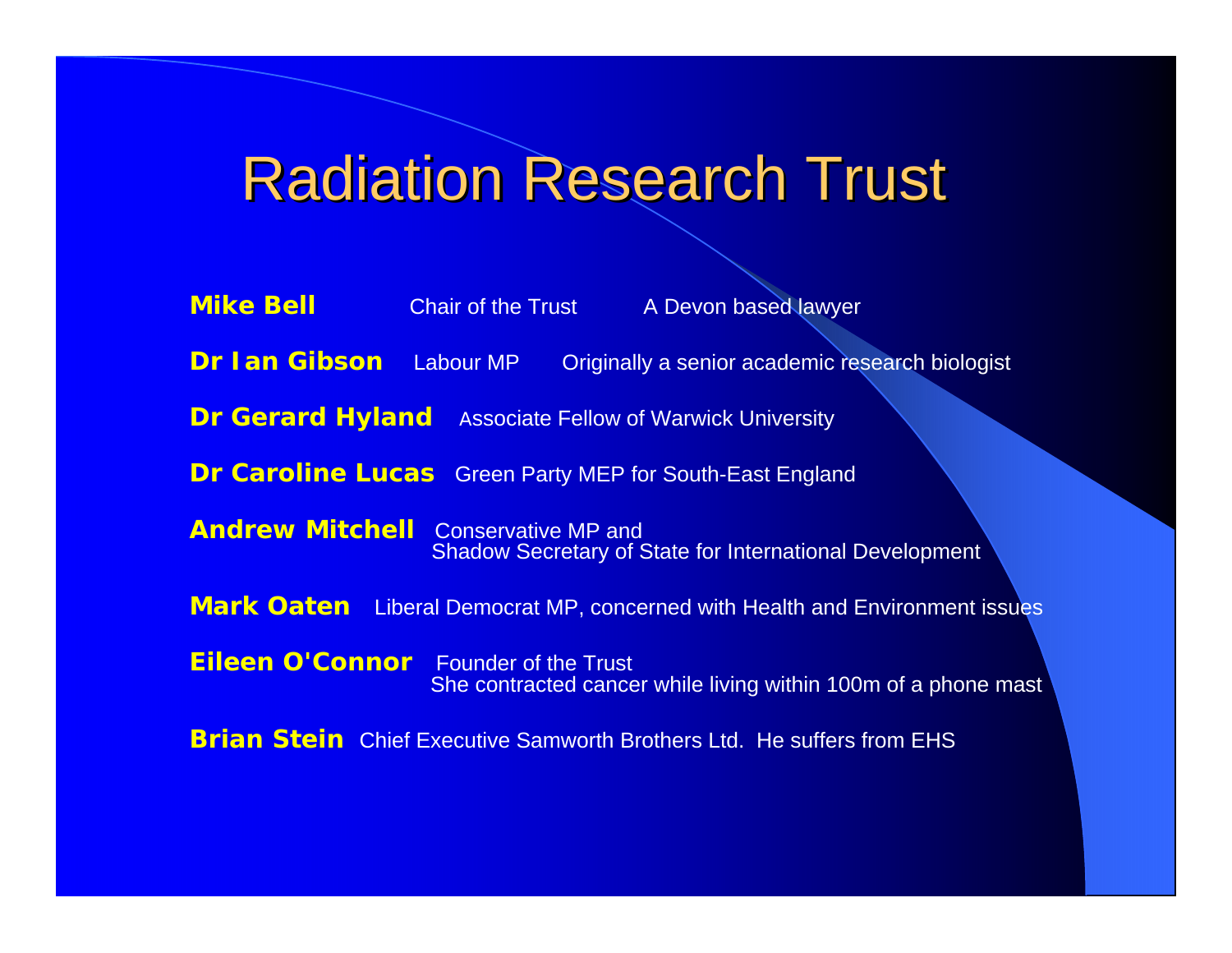## **Radiation Research Trust**

Trustees have presented evidence at the UK and European Parliaments

They have attended private meetings with Director Generals and many MPs including:

European DG for Health and Consumer Products - Mr John Ryan UK Health Secretary – Rt Hon Patricia Hewitt MP UK Shadow Home Secretary - Rt Hon David Davis MP UK Solicitor General - Rt Hon Mike O'Brien MP

The RRT has presented at and attended many conferences/public meetings National and International including the Benevento Conference Networked worldwide with scientists, doctors and campaigners.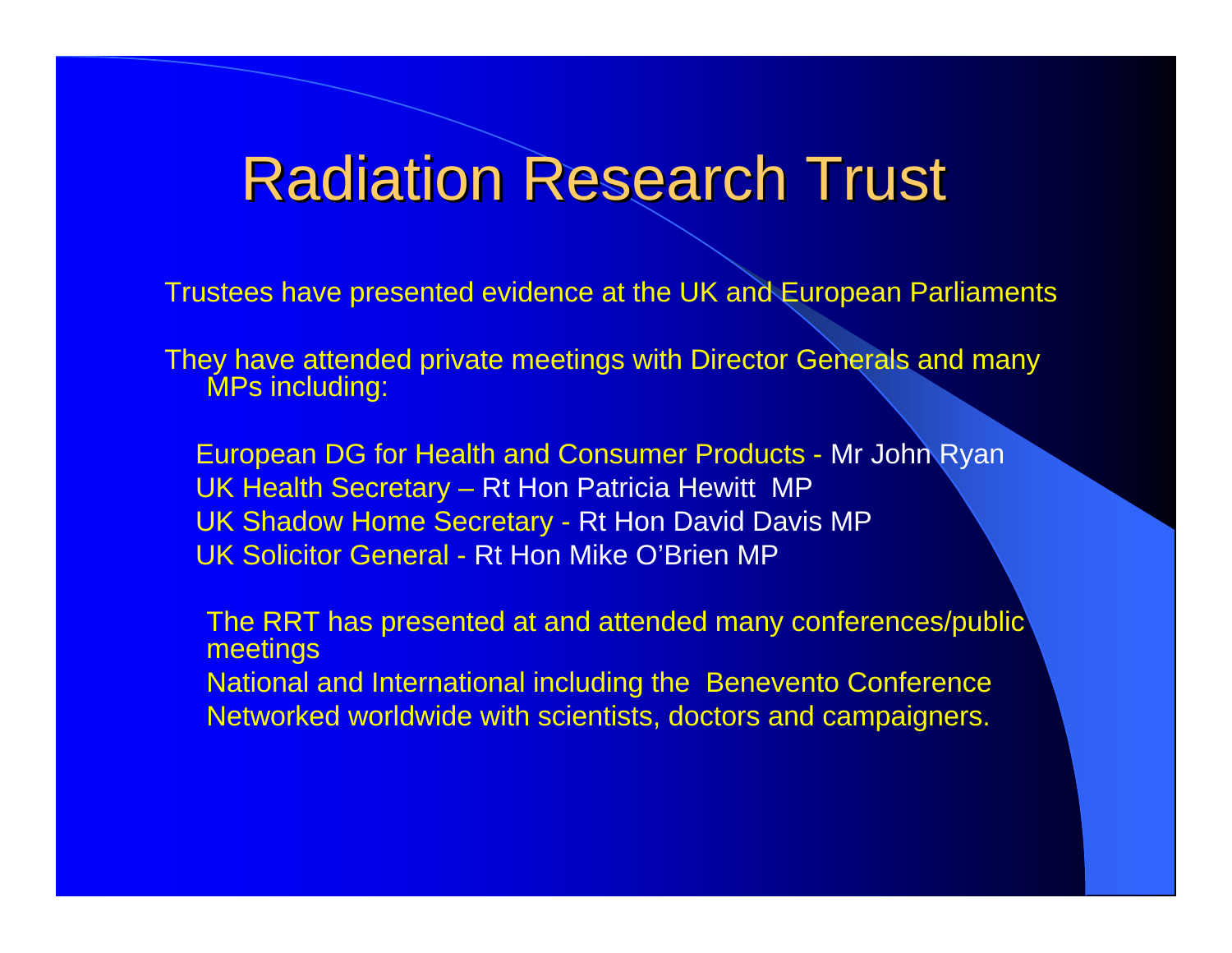#### Why I became involved The T-Mobile Wishaw mast 1994-2003



I am a company Director and business woman. In 2001 I was diagnosed with breast cancer age 38 after living 100m from a phone mast for over 7 years. The mast was also associated with health problems in many other people living in most of the other houses in the village.

I am a founder member of SCRAM, the EM Radiation Trust and h.e.s.e.uk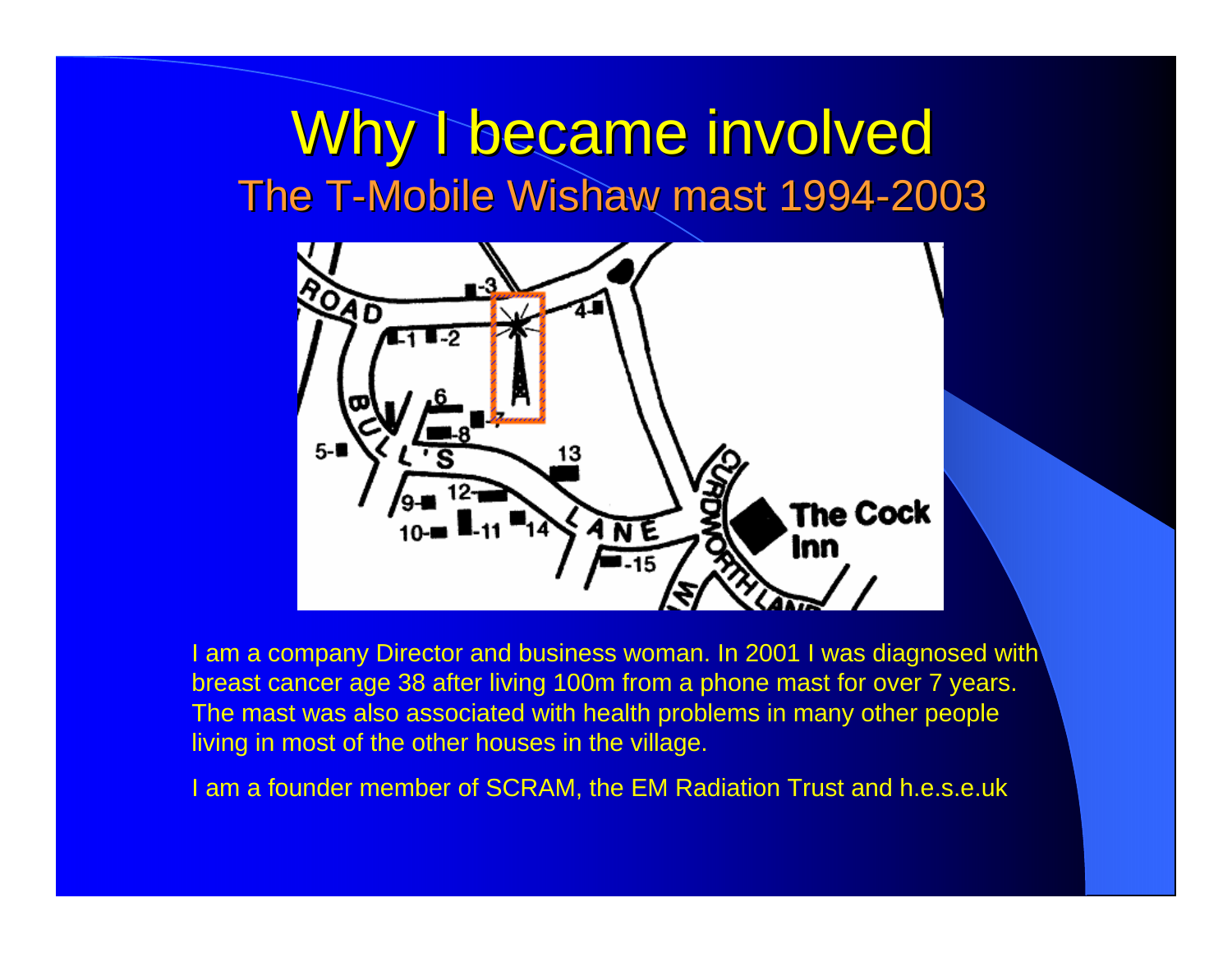#### WISHAW T-Mobile mast after 7 years by 2001 the story unfolds

- $\bullet$ Five ladies developed breast cancer
- $\bullet$ One case of prostate cancer
- $\bullet$ One bladder cancer
- $\bullet$ One lung cancer
- $\bullet$ Three cases of pre-cancer cervical cells
- $\bullet$ One motor neurone disease, age 51, who also had massive spinal tumour
- $\bullet$ People have developed benign lumps
- $\bullet$ Electro-sensitivity
- $\bullet$ Three cases of severe skin rashes
- $\bullet$  Many villagers suffering with sleep problems, headaches, dizziness and low immune system problems.
- $\bullet$ Horse with blood problems, continuous treatment needed by the vet.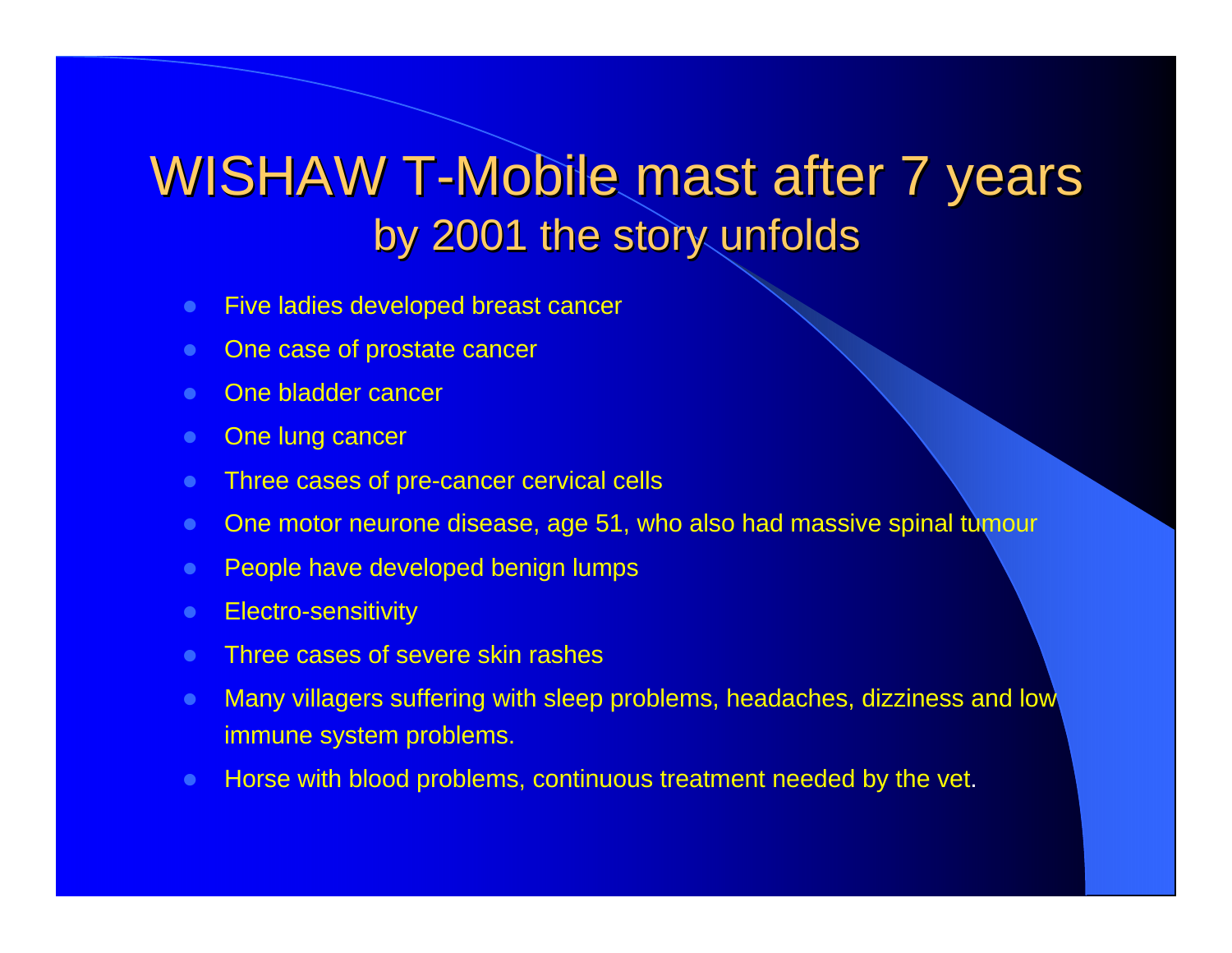#### **WALES VOTES YES TO PHONE MAST PLANNING SHAKE PLANNING SHAKE-UP**

- $\bullet$ *MEDIA RELEASE - 13th Oct 2006*
- **WALES VOTES YES TO PHONE MAST PLANNING SHAKE-**UP
- $\bullet$  The National Assembly for Wales has accepted by a unanimous vote *(41 to 0)* the principle of full planning for phone masts, leaving England isolated as the only part of the UK where full planning for phone masts will not be required.

The report which was the subject of the vote put forward if fully implemented would give the people of Wales the greatest say on phone masts siting than anywhere else in the UK.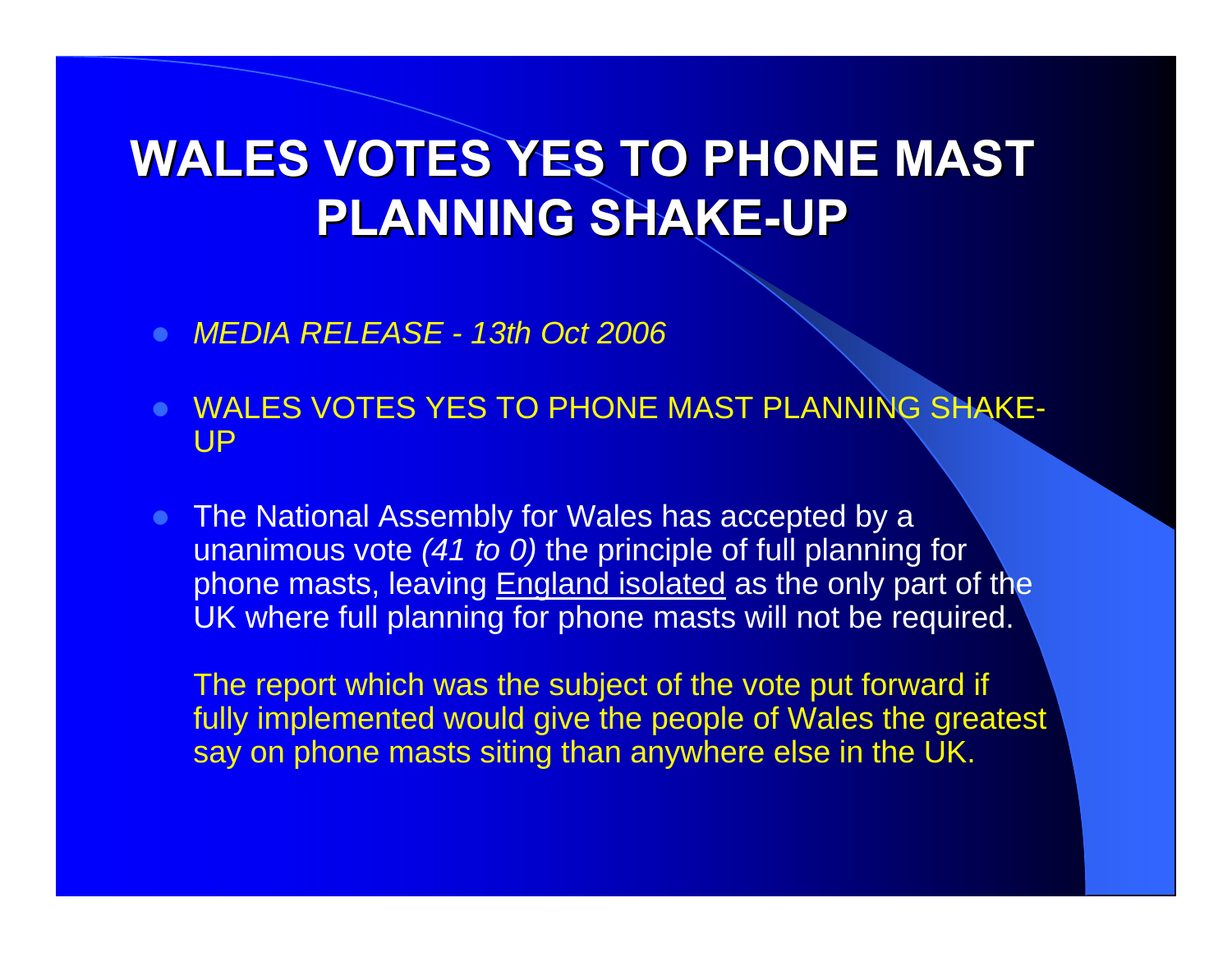**International Association of [Fire Fighters](http://www.iaff.org/) Fire Fighters**

IAFF oppose the use of fire stations as transmitter sites, because of the health problems of its members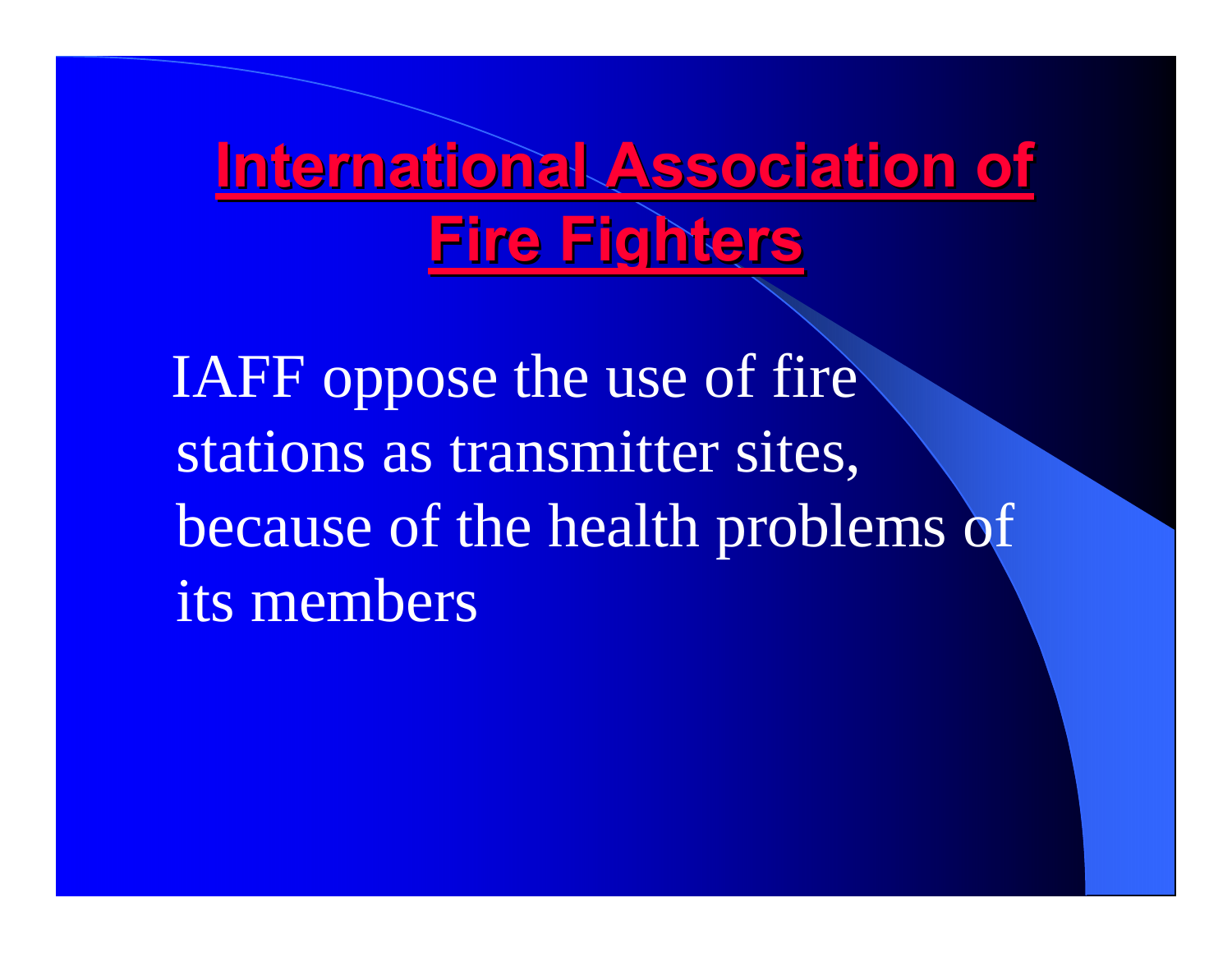## **The ECOLOG study T-Mobile Germany 2000 same year as Stewart Report**

The ECOLOG review of over 220 peer reviewed and published papers found evidence for:

> Effects on central nervous system Cancer initiating and promoting effects Impairments of certain brain functions. Loss of memory and cognitive function

Ecolog called for an immediate downward regulation for the ICNIRP guidelines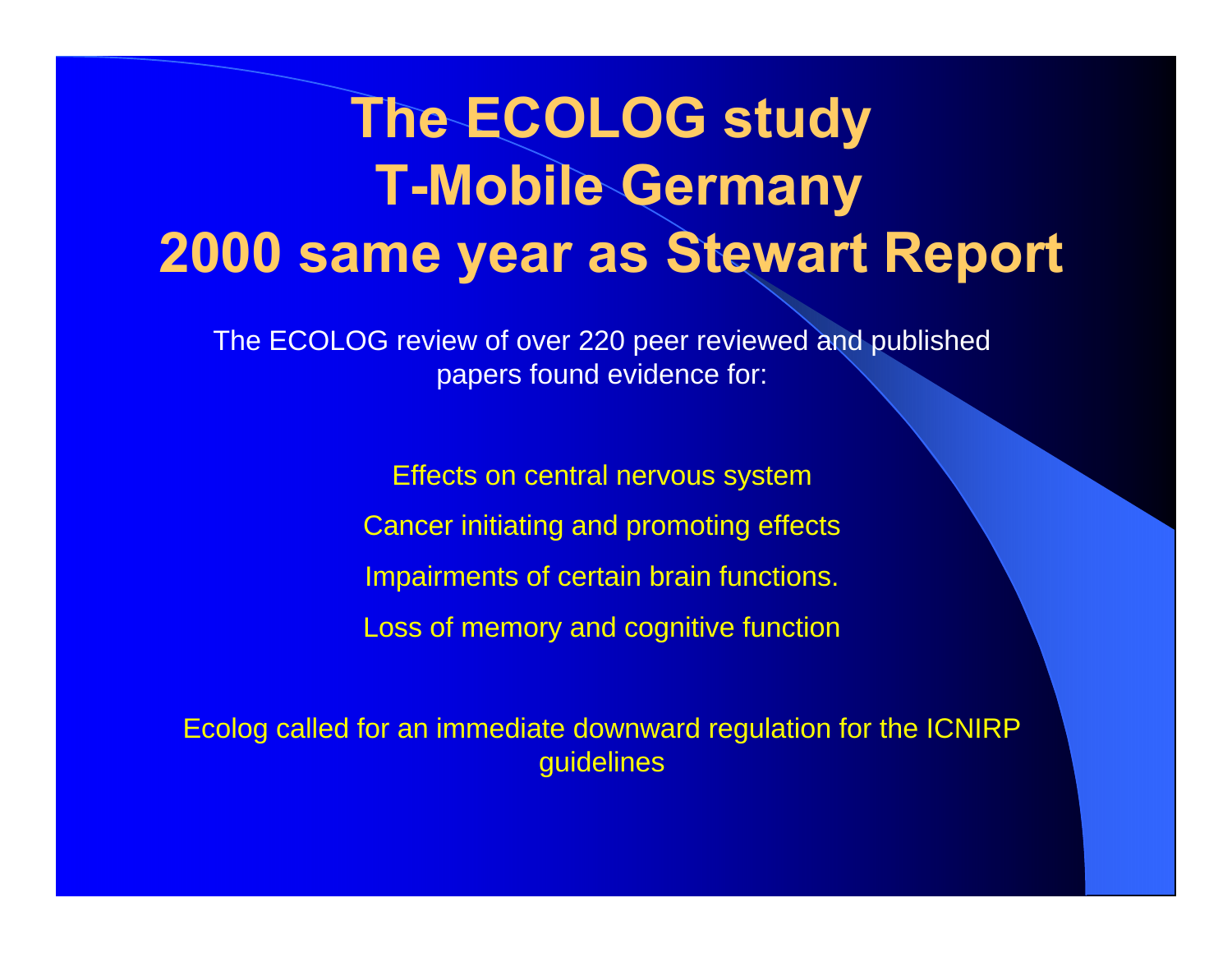## **Israel riots**

 $\bullet$  14 March 2000 – residents rioted in Druse town of Usfiyeh . They claimed clusters of over 200 cancers related to antennas. All masts destroyed by burning them, knocking

them down and ripping out cables ICNIRP accused of peddling corrupt science paid by the mobile phone companies.

 $\bullet$  27 September 2006 - 200 residents took their health and the law into their own hands, destroying the phone mast equipment. Saying "It was about our children's lives."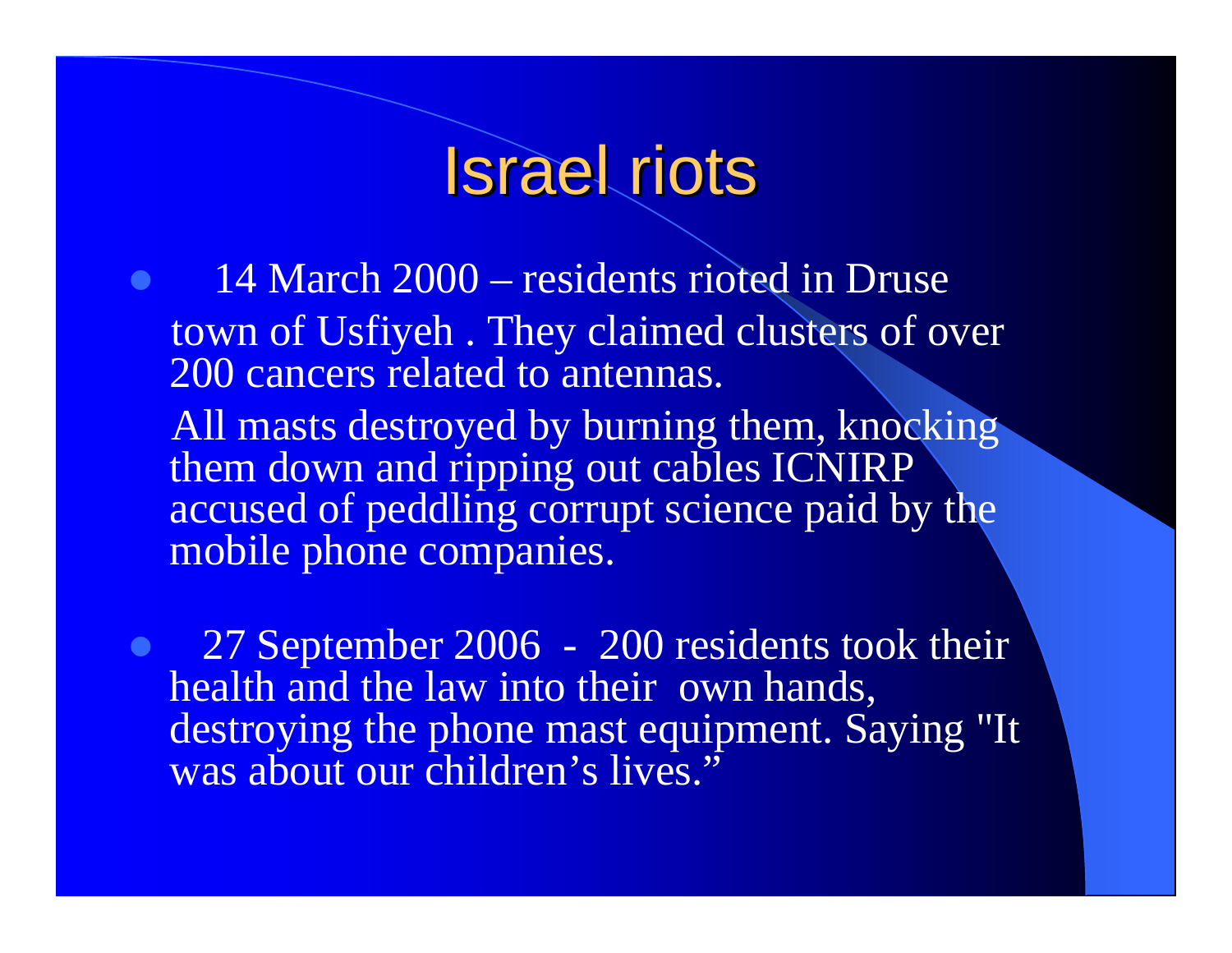## Taiwan

• Taiwan - nearly 900 masts were finally demolished in 2005. The operators spent a total of more than (US\$30.8 million) in dealing with such issues. This year, the total cost incurred is likely to rise to (US\$61.7 million), the operators estimate.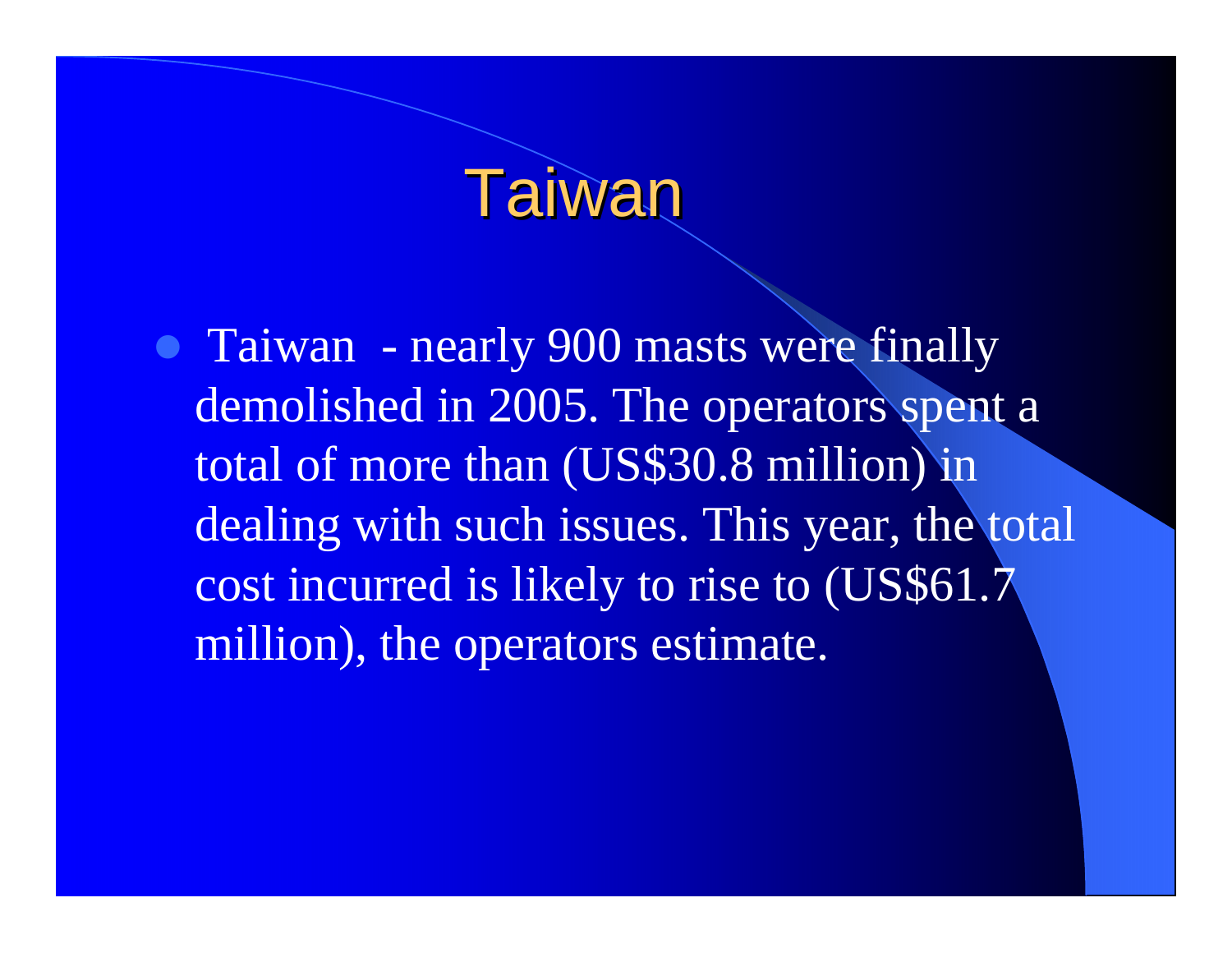#### **Court delivers blow against mobile masts Court delivers blow against mobile masts Ruling cites public health risk Ruling cites public health risk**

- Ten mobile telephone antennas must be removed as they pose a threat to public health, the Athens Appeals Court ruled on 18/7/2006.
- z In justifying its ruling, the court cited *"urgent concerns regarding the protection of public health."*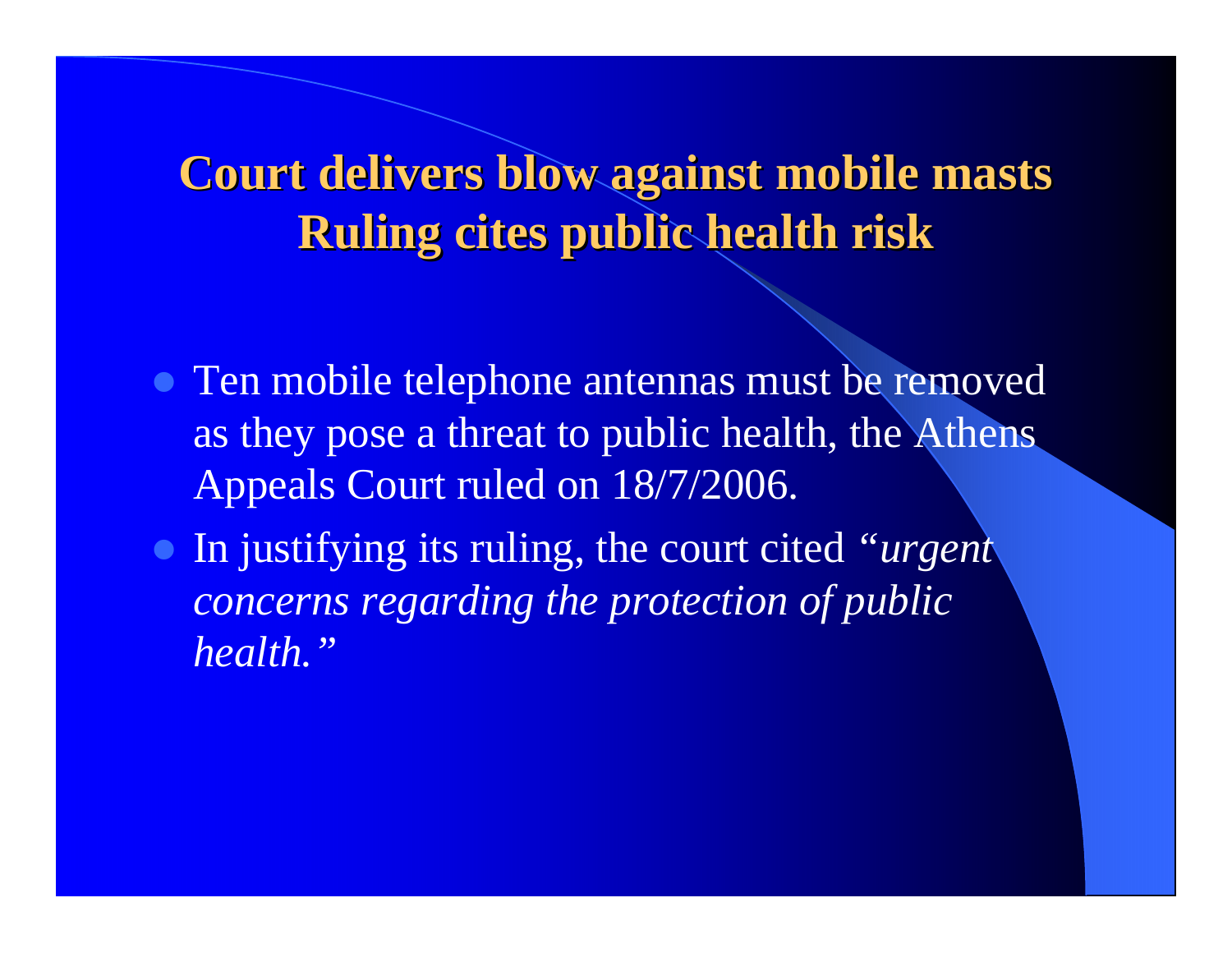#### **Dr John Walker's work**

After careful examination of scientific research, physicist Dr John Walker announced that after six months people will get their immune system reduced by 90% many suffering with headaches, rashes, forgetfulness and perhaps EHS. After five years the cancer rate increases.

He has visited many sites and found significant patterns of cancers around base station masts –one example is shown here:

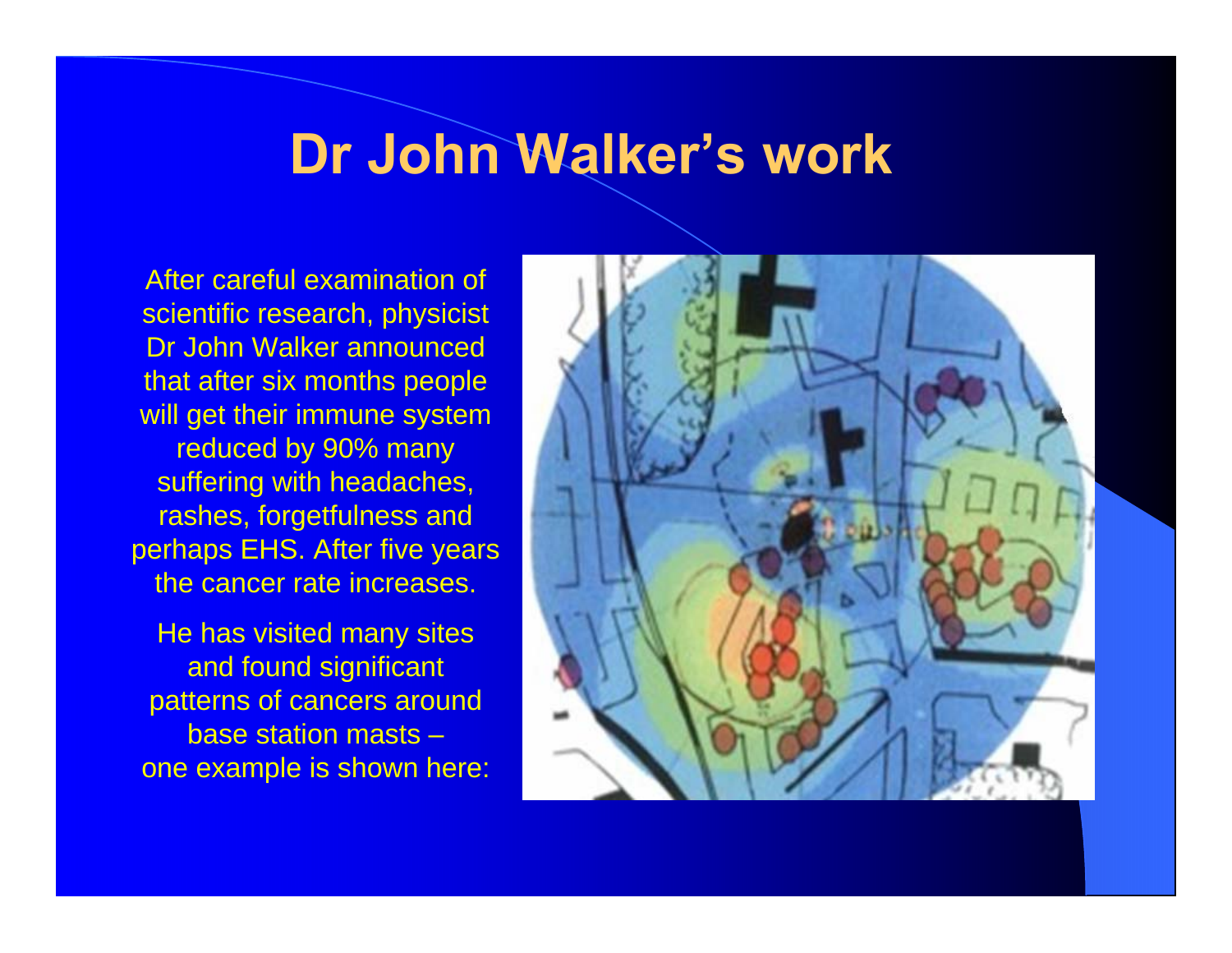## **Germany Germany**

# **7 fold increase in breast cancer in 7 fold increase in breast cancer in an area with cellular antennas. an area with cellular antennas.**

**A report on 21/9/2006 the head of cancer registry in Berlin, Roland Stabenow informed the residents that there is an increase of 7 fold in breast cancer in their area (an area with cellular antennas). The attention was drawn after a map was prepared by the residents and the cancer cases are near the antennas.**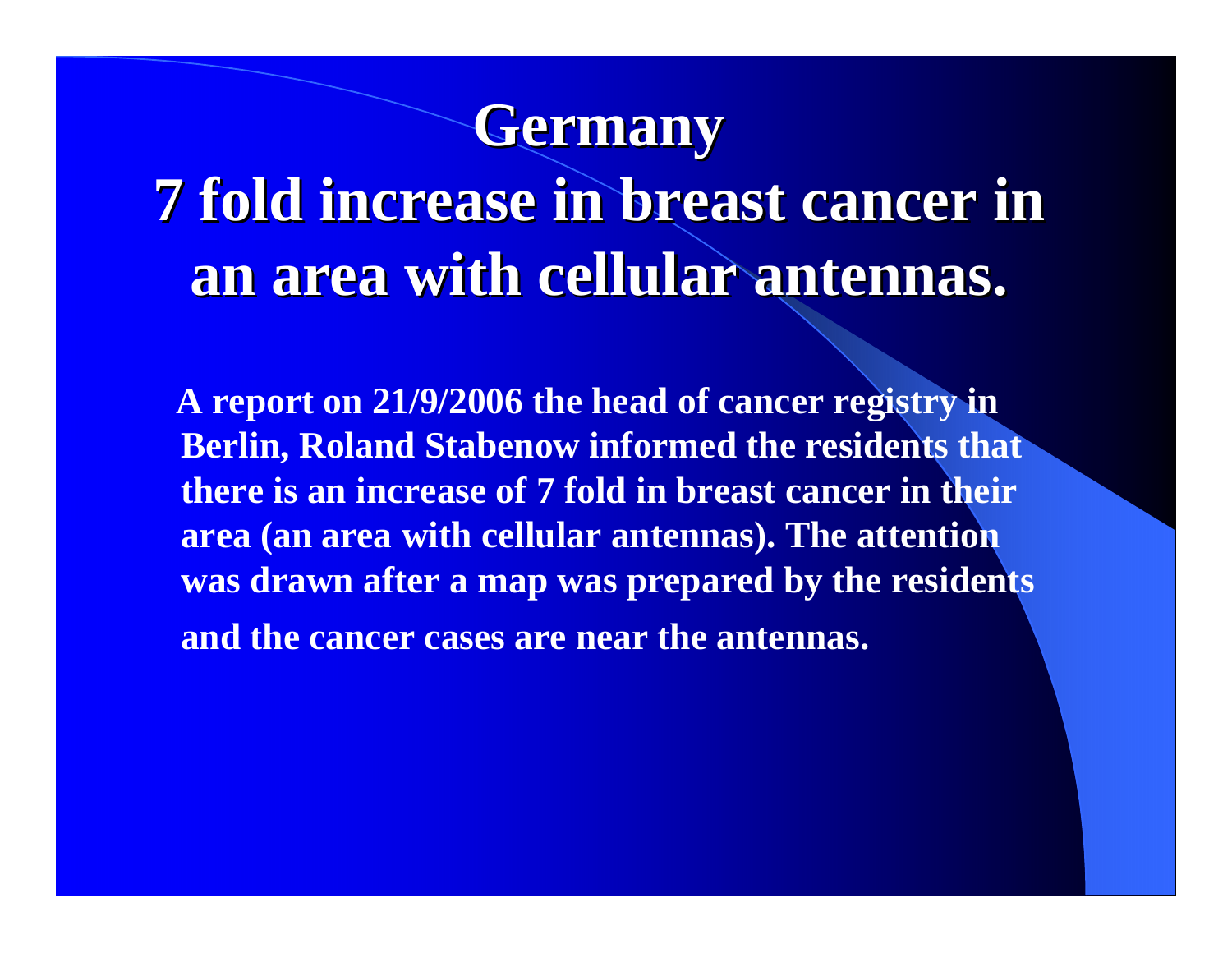## **The REFLEX studies (2004)**

*The REFLEX project was set up to investigate the effects of lowlevels of RF radiation on cellular systems; cost of approximately \$3 million. The work was carried out by 12 research groups in seven European countries.* 

*They concluded that in-vitro damage is real and that it is important to carry out much more research, especially monitoring the long-term health of people.*

*One thing demonstrated was that low-power RF radiation could increase the number of DNA breaks in exposed cells and could also activate a stress response with the production of heat-shock proteins.* 

*The REFLEX report also highlights RF-induced DNA breaks as the following slide shows:*

*Ref: QLK4-CT-1999-01574 / REFLEX / Final Report*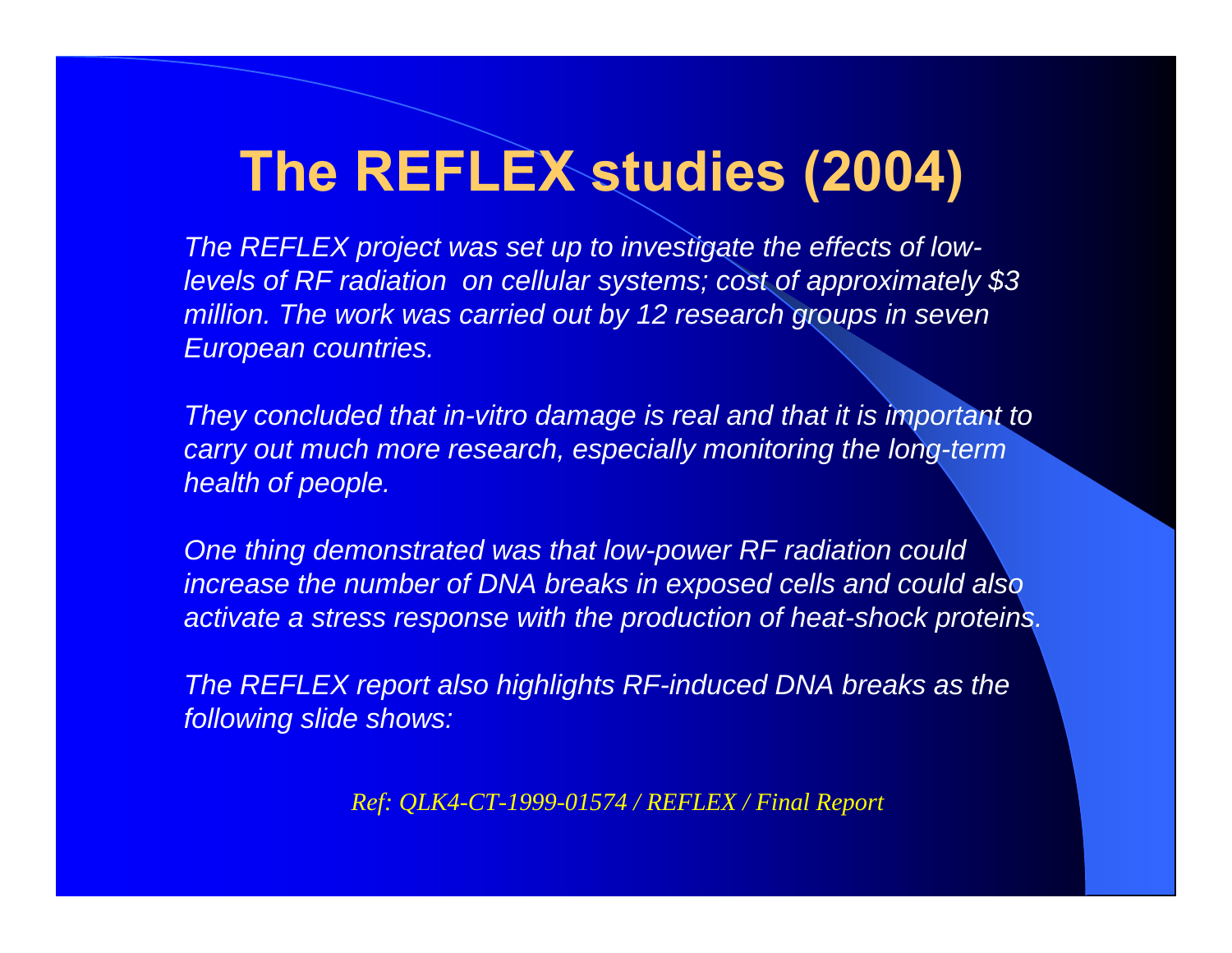### **REFLEX (example result)**



24 h mobile phone SAR=1.3 W/kg

RF-EMF, 1800 MHz, SAR 1.3 W/kg, 24h, continuous wave

 $ICNIRP/WHO = 2 W/kg$ 

P Ginical Ghembiry, Free University of Berlin, Germany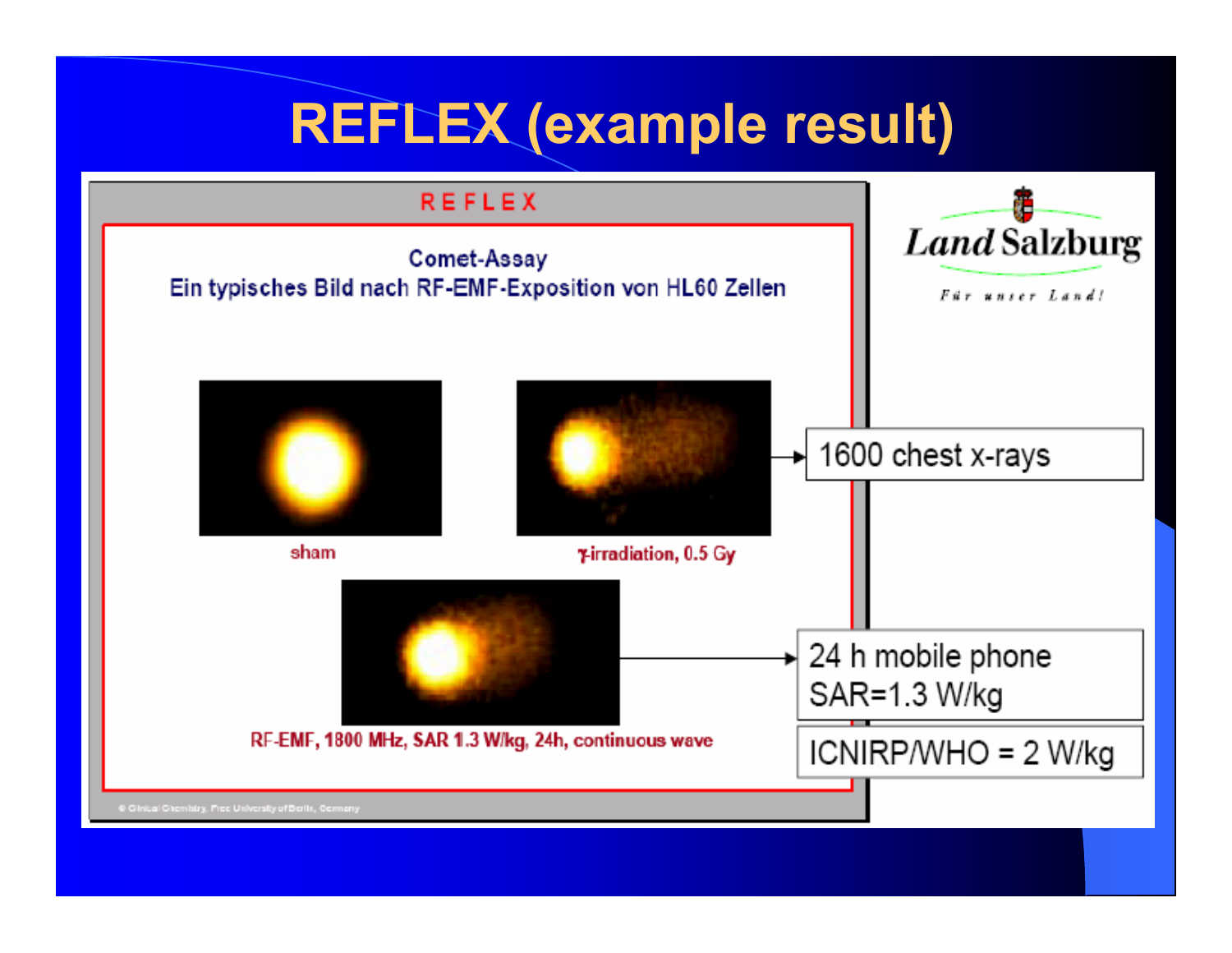#### **The Naila study (2004)**

A German study by a team of local medical doctors with data from over 10 years, discovered a **threefold** increase in new malignancies in people living up to 400m from a mast after five years exposure when compared to people living further away in the same town.

GP records of c.1000 patients over the period 1994-2004 Cellular transmitting site first started operating in 1993.

In the period 1999-2004, the RR=3.1 adjusted for age and gender for newly diagnosed tumours.

*Eger H, et al, 2004, The Influence of Being Physically Near to a Cell Phone Transmission Mast on the Incidence of Cancer, Umwelt·Medizin·Gesellschaft 17.4.2004*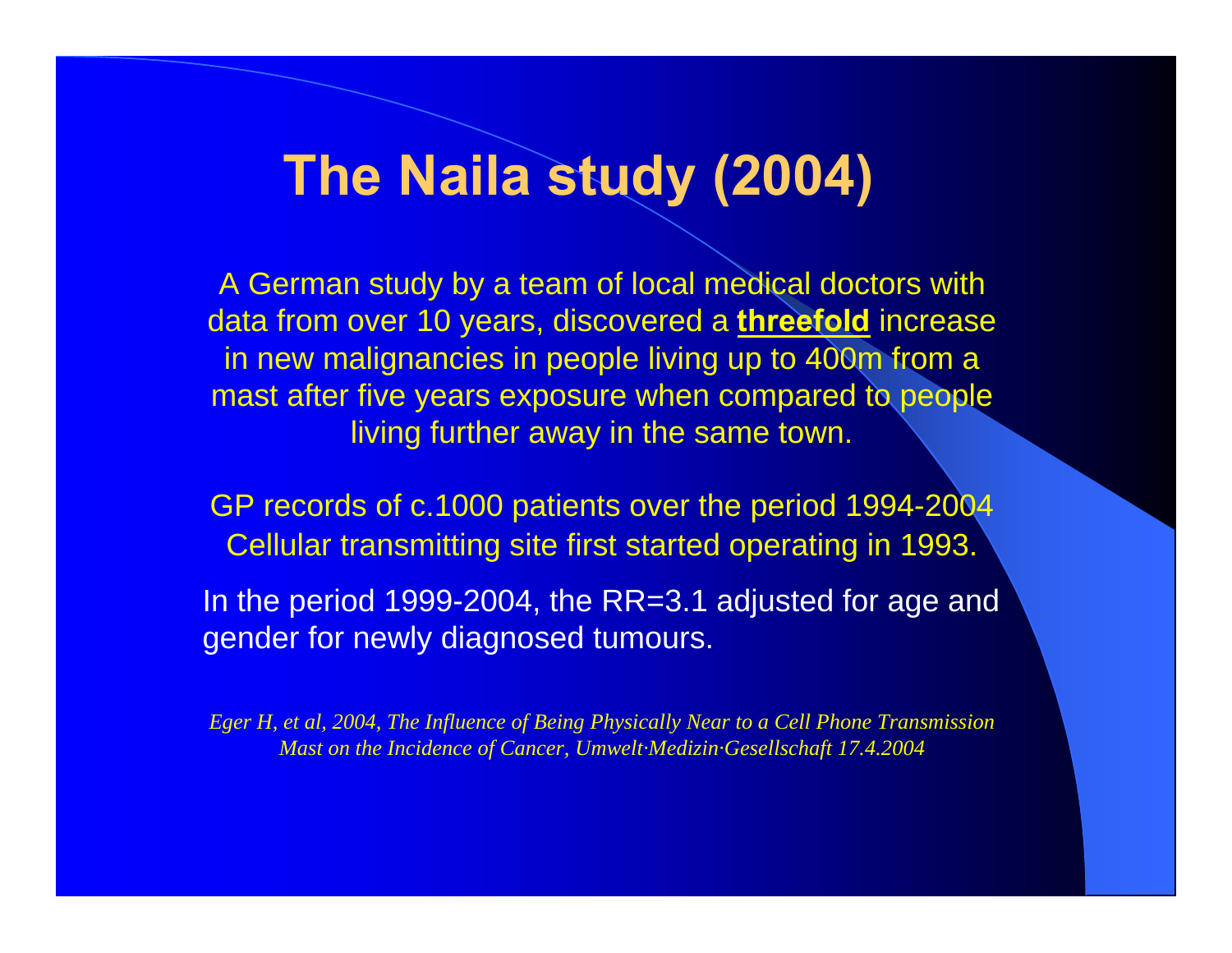#### **Kaplan, Israel, study (2004)**

A small study by GPs at the Kaplan Medical Centre, Israel, discovered a fourfold increase in cancer within 350m after long term exposure to a phone mast and a **TENFOLD** increase specifically in women.

*Wolf D & Wolf D, 2004, Increased Incidence of Cancer near a Cell-Phone Transmitter Station, International Journal of Cancer Prevention 1-2, April 2004.*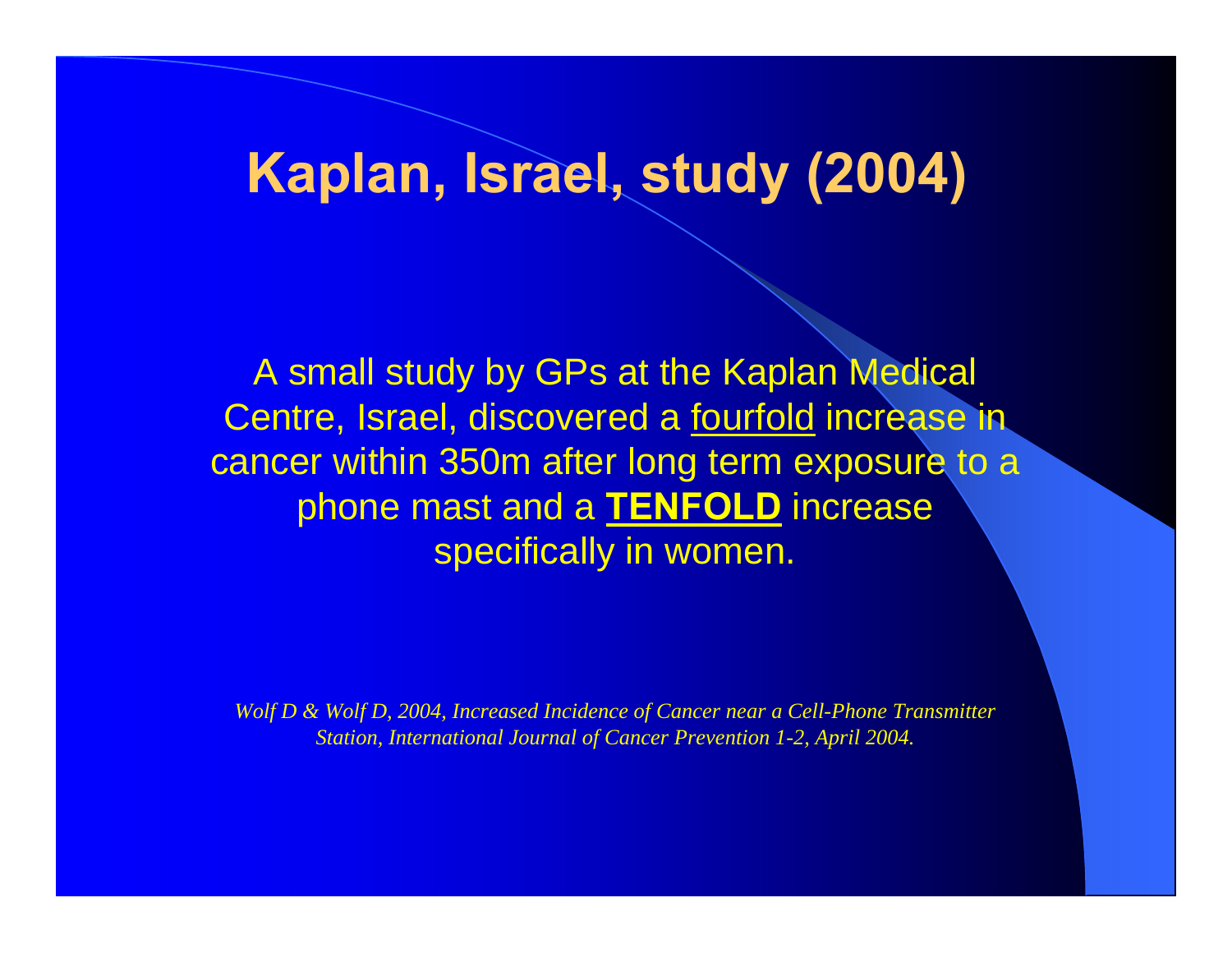## **The Freiburger Appeal (2002)**

An important appeal from several hundred German doctors and other health professionals, reporting an increase in observed cases of:

- Learning, concentration, and behavioural disorders
- Headaches, migraines, nervous and connective tissue pains
- Sleeplessness, daytime sleepiness, chronic exhaustion
- Extreme fluctuations in blood pressure, hard to influence with medication
- Heart rhythm disorders
- Brain-degenerative diseases and epilepsy
- Cancerous afflictions: leukemia, brain tumors

After carefully-directed inquiry they found a clear temporal and spatial correlation between the appearance of disease and exposure to pulsed high-frequency microwave radiation from mobile phone masts, mobile and DECT phone use.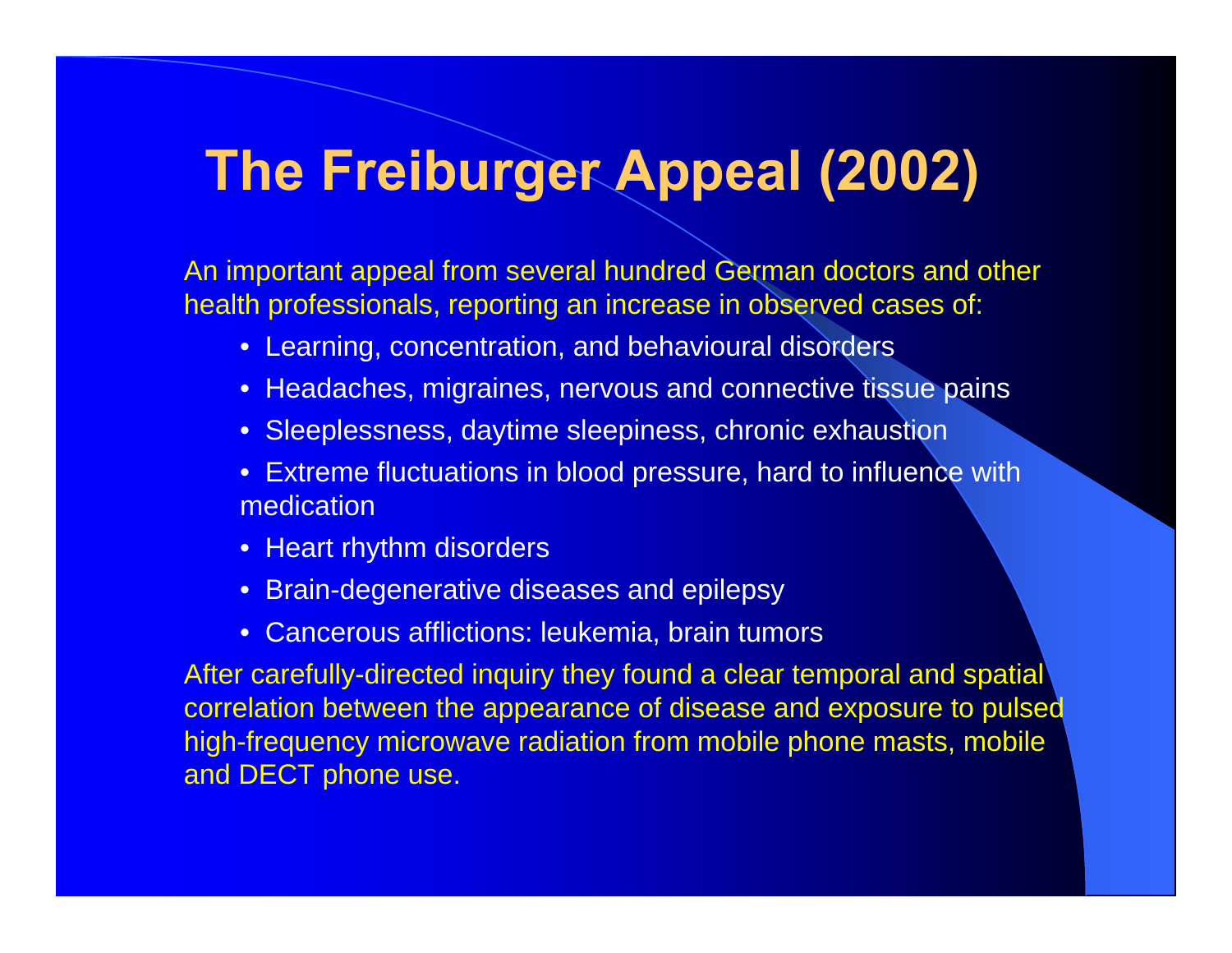## **The Santini study (2002)**

Symptom Categorie ..very often"



This questionnaire study had a number of vocal critics, but the trends in fall off of reported symptoms from masts ties in well with newer studies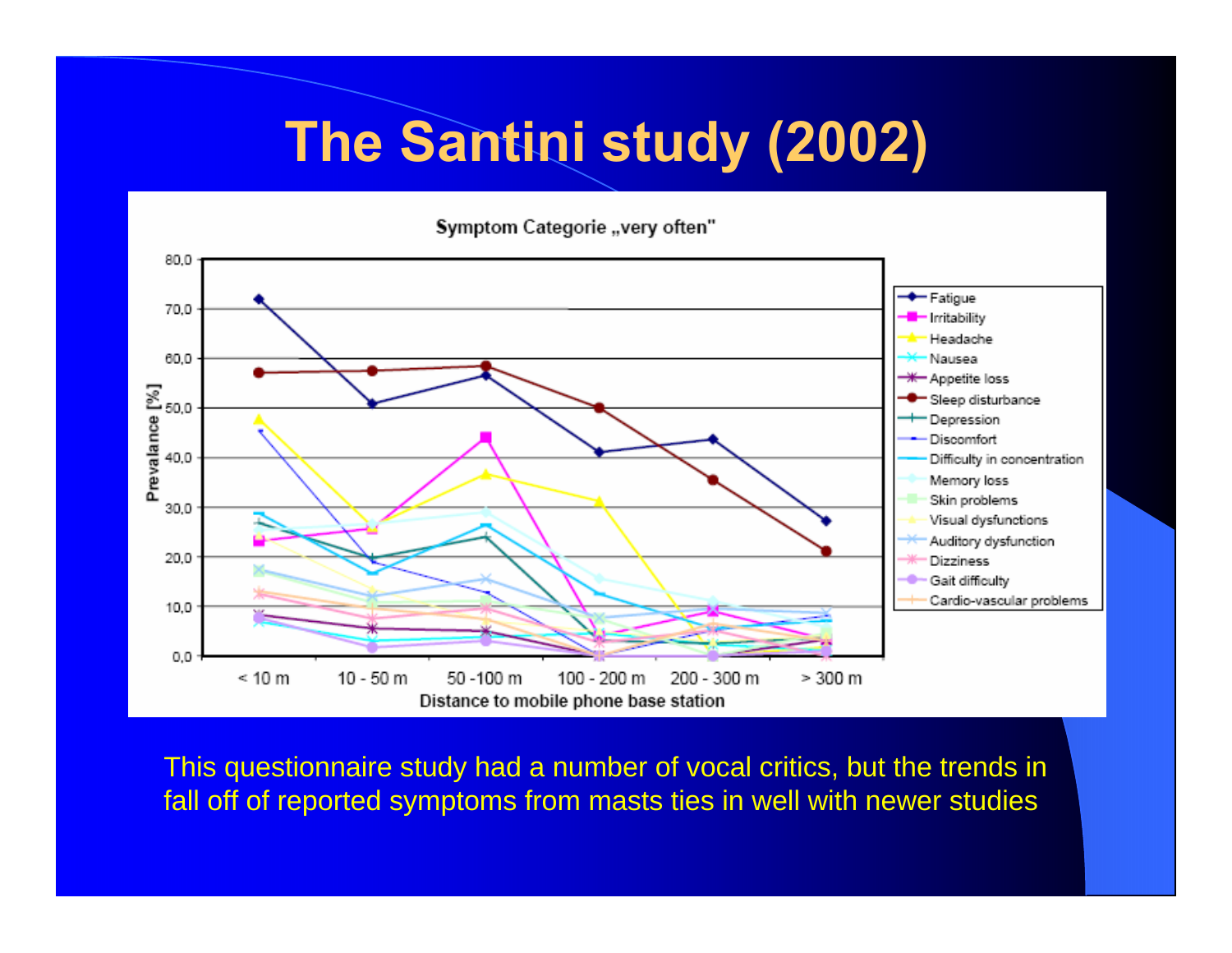# **La Ňora, Mercia, Spain (2004)**

| Age, sex and distance adjusted model - c.f. controls in less than $0.05$ V/m |                   |       |                   |        |        |
|------------------------------------------------------------------------------|-------------------|-------|-------------------|--------|--------|
|                                                                              | $0.05 - 0.22$ V/m |       | $0.25 - 1.29$ V/m |        | trend  |
|                                                                              | <b>OR</b>         | (p)   | <b>OR</b>         | (p)    | (p)    |
| Depressive tendency                                                          | 39.4              | 0.002 | 59.4              | 0.0003 | 0.0016 |
| Fatigue                                                                      | 28.5              | 0.003 | 40.1              | 0.0009 | 0.0039 |
| Sleeping disorder                                                            | 10.4              | 0.002 | 10.6              | 0.0004 | 0.0008 |
| Concentration problems                                                       | 8.3               | 0.003 | 19.2              | 0.0000 | 0.0001 |
| Headaches                                                                    | 6.0               | 0.01  | 6.1               | 0.004  | 0.0050 |
| Unusual discomfort                                                           | 4.3               | 0.03  | 10.9              | 0.0002 | 0.0007 |
| Irritability                                                                 | 3.1               | 0.07  | 9.2               | 0.0002 | 0.0009 |
| Memory problems                                                              | 2.4               | 0.21  | 7.8               | 0.001  | 0.0031 |
| Loss of appetite                                                             | 6.7               | 0.12  | 27.5              | 0.003  | 0.0030 |
| Nausea                                                                       | 5.9               | 0.13  | 12.8              | 0.021  | 0.0499 |
| Visual disorder                                                              | 2.5               | 0.18  | 5.8               | 0.005  | 0.0186 |
| <b>Dizziness</b>                                                             | 3.0               | 0.17  | 8.4               | 0.004  | 0.0117 |
| Cardiovascular problems                                                      | 9.4               | 0.06  | 17.9              | 0.011  | 0.0333 |

#### *9*4 participants, (47m 47f) aged 14 to 81

*Navarro E A, et al, 2003, The microwave syndrome: a preliminary study in Spain, Electromagnetic Biology & Medicine 22 (2 & 3) 161-169 Also: Oberfeld G, et al, 2004, The microwave syndrome – Further Aspect of a Spanish Study – International Conference Proceedings, Kos, Greece 2004*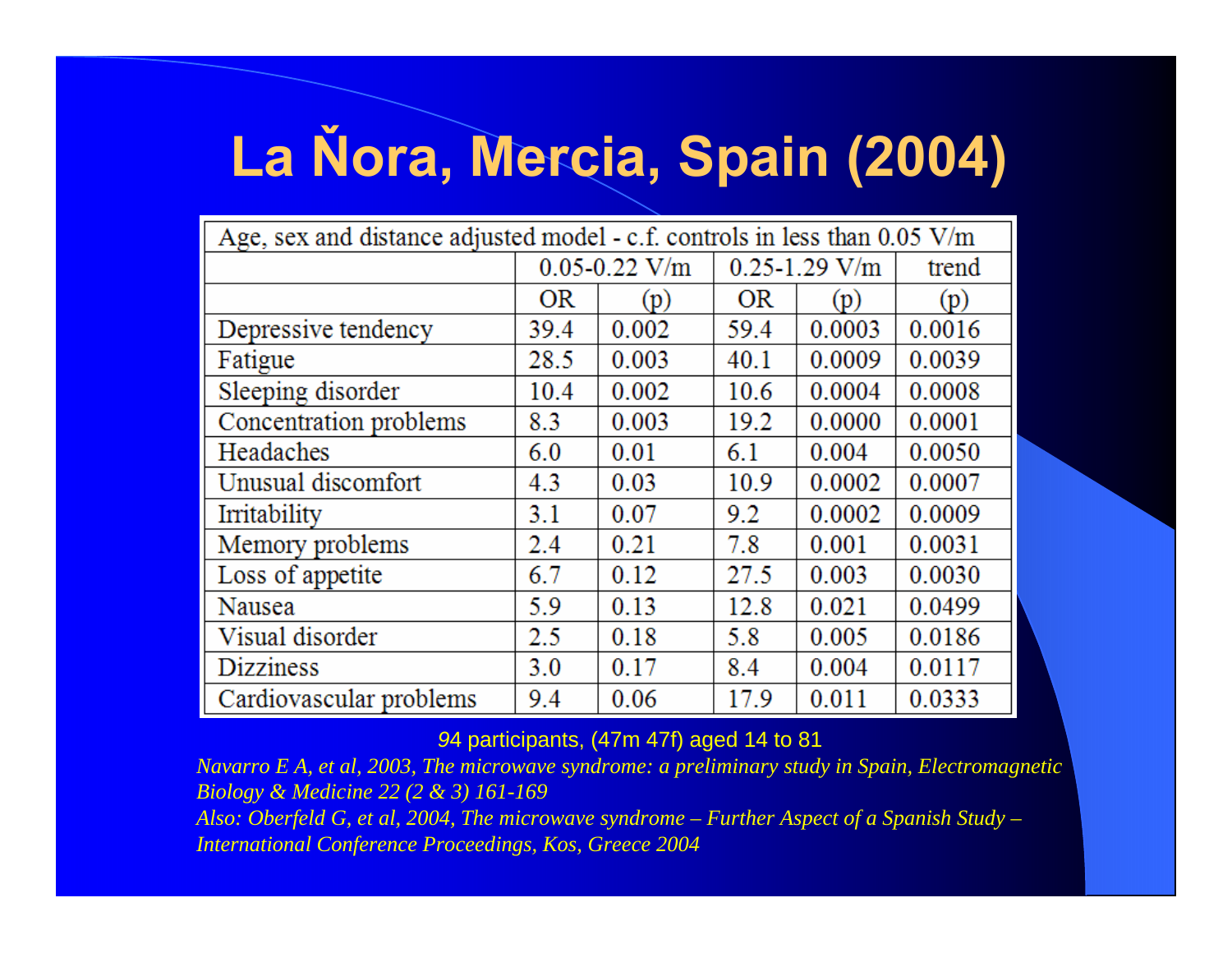#### **The Bamberg report 2005 (357 GP patients)**

#### **Description of symptom groups**

**Group 1** no symptoms

**Group 2** sleep disturbance, tiredness, depressive mood

**Group 3** headaches, restlessness, dazed state, irritability, disturbance of concentration, forgetfulness, learning difficulties, difficulty finding words

**Group 4** frequent infections, sinusitis, lymph node swellings, joint and limb pains, nerve and soft tissue pains, numbness or tingling, allergies

**Group 5** tinnitus, hearing loss, sudden hearing loss, giddiness, impaired balance, visual disturbances, eye inflammation, dry eyes

**Group 6** tachycardia, episodic hypertension, collapse

**Group 7** Other symptoms: hormonal disturbances, thyroid disease, night sweats, frequent urge to urinate, weight increase, nausea, loss of appetite, nose bleeds, skin complaints, tumours, diabetes

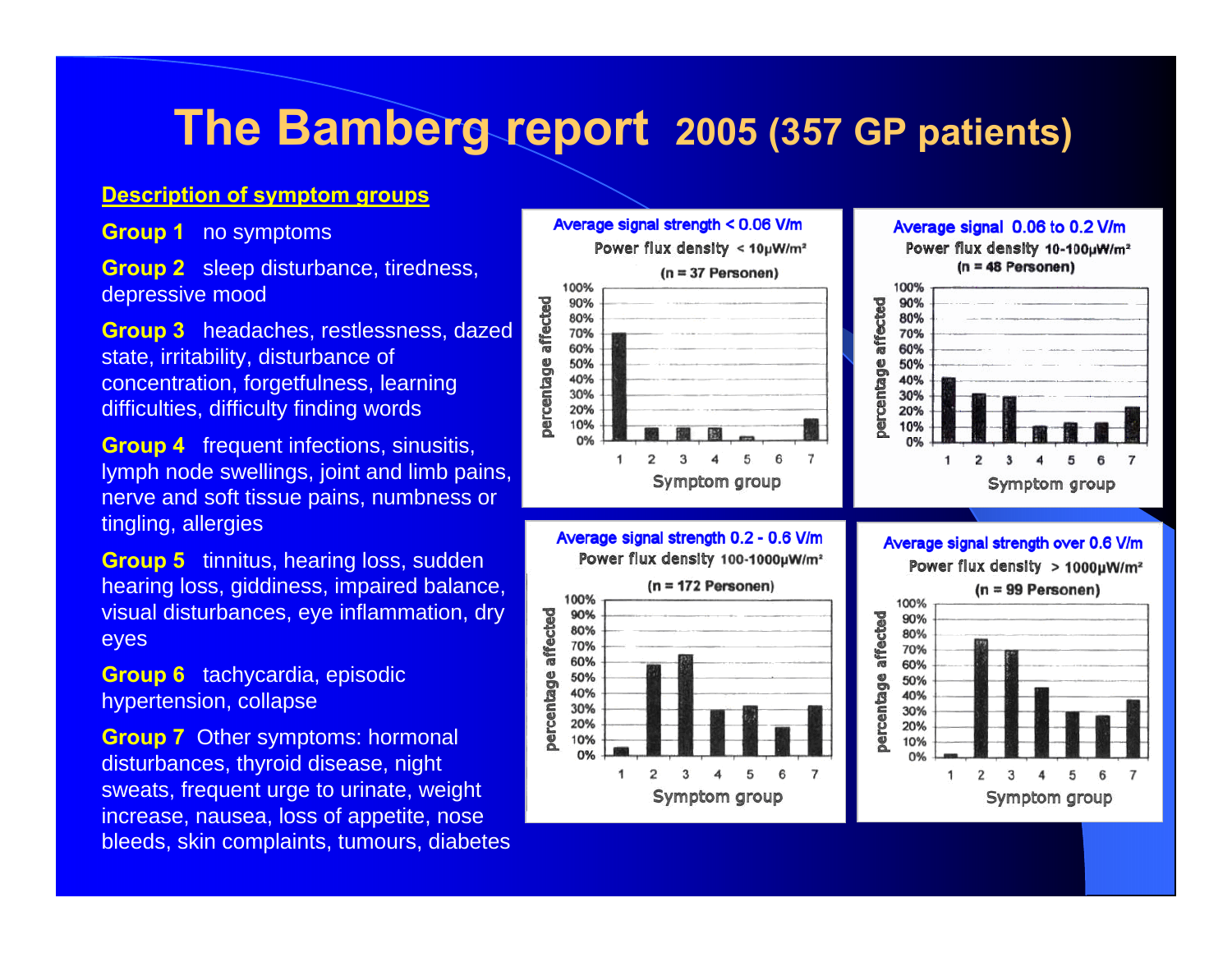#### **It is not just humans who are affected - Valladoid, Spain, White Storks Study 2005**

Number of young per couple for nests within 200m of the antenna was 0.86 (0.7 - 1.02) p=0.001 whereas productivity for nests further than 300m away was 1.6 (1.46 - 1.74)  $p = 0.001$ 

40% of those nesting within 200m had no chicks, whereas only 3.3% of those further than 300m did not have chicks

The white stork behavior recorded within 200m included:

- *The couple frequently fight over the sticks*
- *The sticks fall to the ground when trying to build the nest*
- *The most affected nests never get built*
- *Frequent death of young chicks in their early stages*

*Balmori A, 2005, Possible Effects of Electromagnetic Fields from Phone Masts on a Population of White Stork, Electromagnetic Biology and Medicine, 24:109–119.*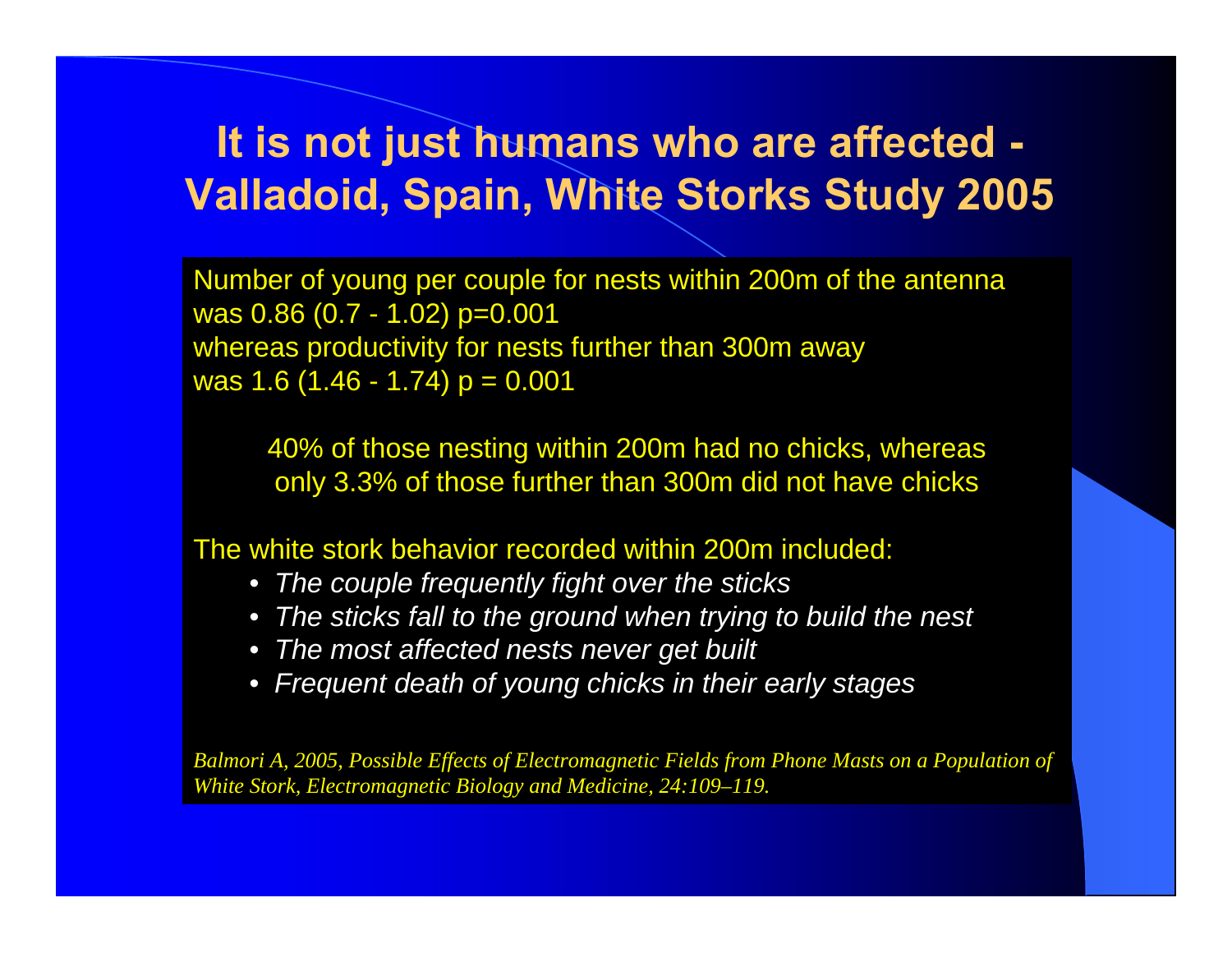## **Hutter et al (2006)**

365 participants in urban & rural areas near to 10 selected base stations (primarily 900 MHz GSM). Field strength was measured in 336 households. *The control threshold of 0.2 V/m seems rather high and a high % of control participants reported symptoms.*

| Average power density W/m2  | < 0.1 | $0.1 - 0.5$  | >0.5  |       |
|-----------------------------|-------|--------------|-------|-------|
| Average signal strength V/m | < 0.2 | $0.2 - 0.44$ | >0.44 | D     |
|                             |       |              |       |       |
| Headaches                   | 1.0   | 1.36         | 3.06  | 0.017 |
| Difficulty to concentrate   | 1.0   | 1.32         | 2.55  | 0.035 |
| cold hands or feet          | 1.0   | 1.03         | 2.57  | 0.019 |
| tremor                      | 1.0   | 0.68         | 2.37  | 0.062 |
| loss of appetite            | 1.0   | 1.24         | 2.40  | 0.069 |
|                             |       |              |       |       |

*Conclusion: As a precautionary measure, siting of base stations should be such as to minimise exposure of neighbours.*

*Hutter H-P et al, 2006, Subjective symptoms, sleeping problems, and cognitive performance in subjects living near mobile phone base stations, Occup Environ Med 2006;63:307–313*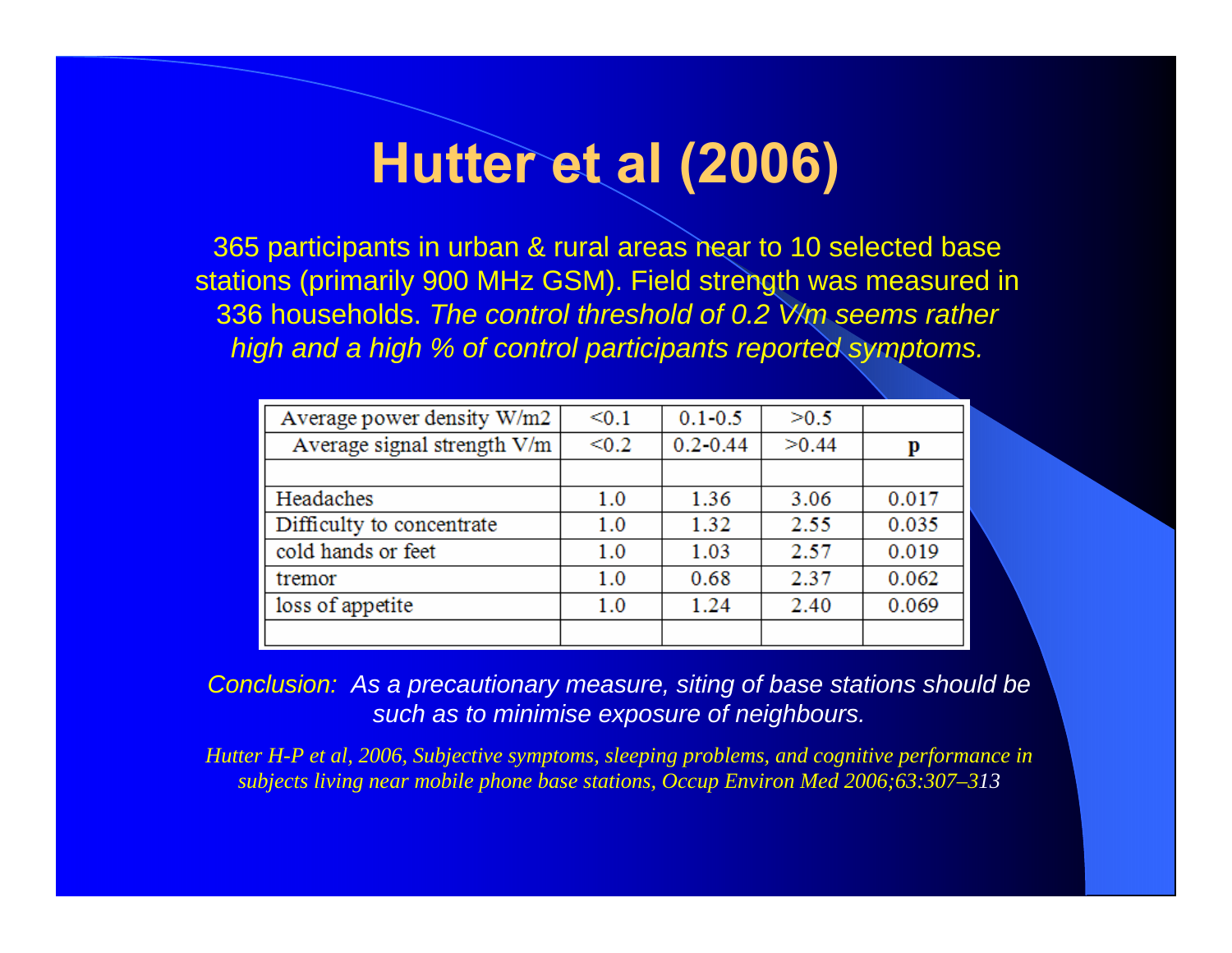## **Egypt (Abdel-Rassoul 2006)**

| Exposed ( $N = 85$ ) c.f. Controls ( $N = 80$ ) |                         |         |  |  |  |  |
|-------------------------------------------------|-------------------------|---------|--|--|--|--|
| Neurological complaints                         | RR                      | р       |  |  |  |  |
| Headache                                        | $[1.06 - 7.4]$<br>2.77  | < 0.05  |  |  |  |  |
| Memory changes                                  | 7.48 [2.29-26.98]       | $0.001$ |  |  |  |  |
| Tremors                                         | 8 (* no controls)       | $0.01–$ |  |  |  |  |
| <b>Dizziness</b>                                | 4.41 [1.29-16.46]       | $0.01$  |  |  |  |  |
| Depressive symptoms                             | $[1.02 - 7.94]$<br>2.8  | < 0.05  |  |  |  |  |
| <b>Blurred</b> vision                           | $[0.69 - 3.91]$<br>1.63 | >0.05   |  |  |  |  |
| Sleep disturbance                               | $[1.06 - 7.4]$<br>2.77  | < 0.05  |  |  |  |  |
| Irritability                                    | $[0.68 - 3.27]$<br>1.48 | >0.05   |  |  |  |  |
| Lack of concentration                           | $[0.65 - 4.97]$<br>1.77 | >0.05   |  |  |  |  |

#### Conclusions and recommendations:

Inhabitants living nearby mobile phone base stations are at risk for developing neuro-psychiatric problems and some changes in the performance of neurobehavioral functions either by facilitation or inhibition.

Revision of standard guidelines for public exposure to RFR from mobile phone base station antennas and using regular assessments for the early detection of biological effects among inhabitants around the stations are recommended.

*Abdel-Rassoul G et al, 2006, Neurobehavioral effects among inhabitants around mobile phone base stations, NeuroToxicology (in press; e-version available)*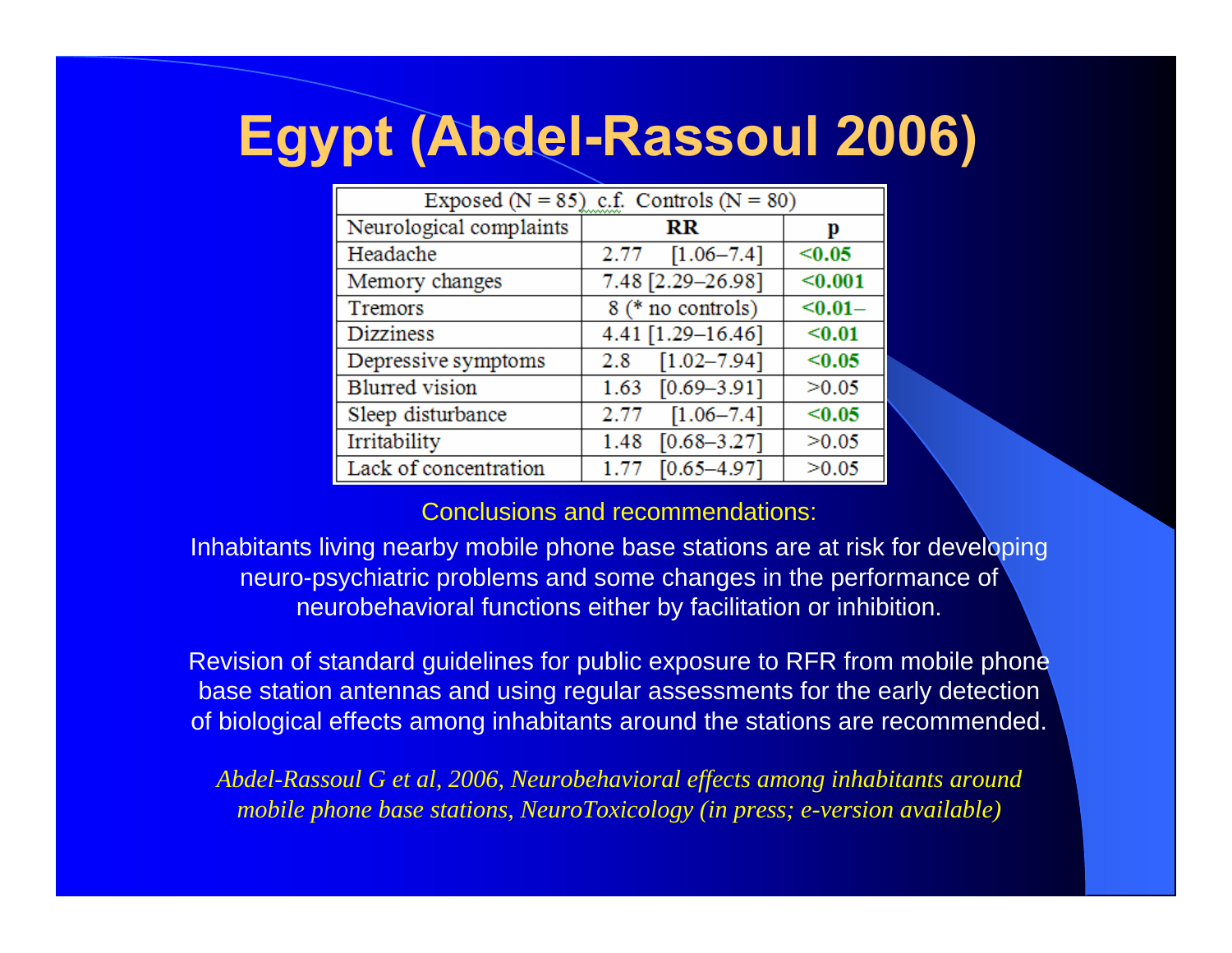## **Cyprus (Preece 2005)**

Residents of Akrotiri, Asomatos and Pano Kyvides were included in this survey which measured RF exposure from all sources including military signals. In the two 'exposed' villages most areas GSM mobile phone mast signals dominated (up to 1.4 V/m) while the 17.6 MHz military signals were up to 0.3 V/m. Average readings were less than half these values. The corresponding readings in the control village were **<**0.01 V/m.

There was no excess of cancer, birth defects or obstetric problems. There was heightened risk perception and a considerable excess of migraine, headache and dizziness, which appears to share a gradient with RF exposure. The increased Odds Ratios are shown below.

| <b>Condition</b> | <b>Akrotiri</b><br>$\frac{10}{2}$ | OR   | Asomatos<br>$\frac{1}{2}$ | OR   | <b>Pano Kyvides</b><br>$\frac{1}{2}$ | OR  | P value |
|------------------|-----------------------------------|------|---------------------------|------|--------------------------------------|-----|---------|
| Migraine         | 23.1                              | 2.73 | 14.8                      |      | 99                                   | 10  | 000     |
| Headache         | 51.3                              | 3.69 | 35.1                      | 1.89 | 22.2                                 | 1.0 | 000     |
| <b>Dizziness</b> | 35.7                              | 5.7  | 20.9                      | 2.47 | 0.                                   | 1.0 | 000     |
| Depression       | 10.2                              | 2.95 | 9.                        | 2.5  | O                                    | 1.0 | .002    |

The estimates of the numbers of people living in each village were: 800 in Akrotiri, 350 in Asomatos and 1000 in Pano Kyvides. Questionnaires were distributed to all households, with an overall response rate of 87%.

> *Preece AW, et al, 2005, The Akrotiri Military Antennae Survey Report. Updated figures and paper are now submitted for a new publication*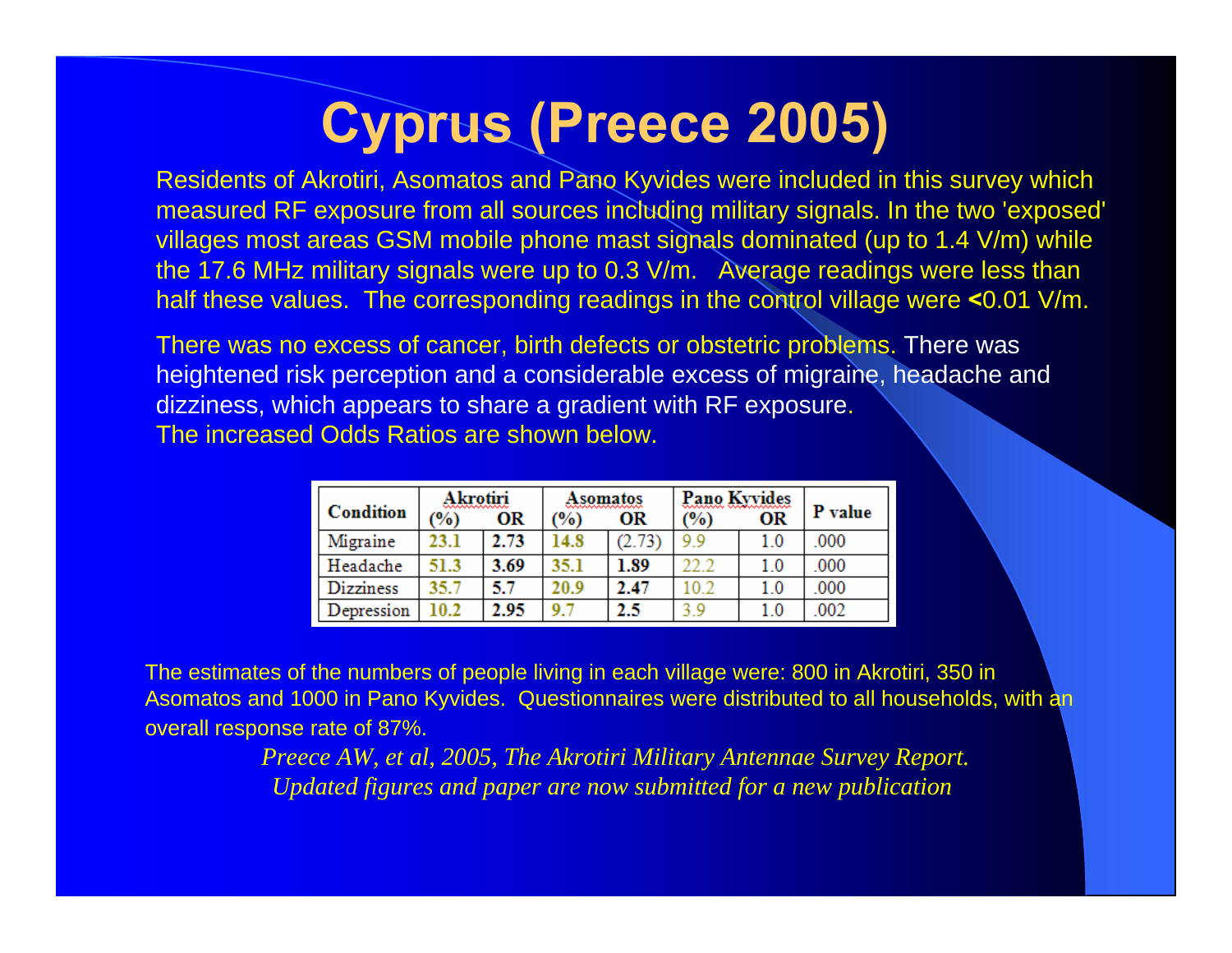### **Current Guidance levels**

| <b>1800 MHz Public Exposure Guidelines</b>             |             | Equivalent |
|--------------------------------------------------------|-------------|------------|
|                                                        | uW/m2       | V/m        |
| NRPB prior to IEGMP (Stewart) Report                   | 100 000 000 | 194        |
| ICNIRP (1998), WHO                                     | 9 000 000   | 58         |
| Belgium (ex Wallonia)                                  | 1 115 000   | 21         |
| Italy (sum of frequencies)                             | 100 000     | 6          |
| Russia, <u>PRChina</u>                                 | 100 000     | 6          |
| Switzerland, Lichtenstein, Luxembourg                  | 95 000      | 6          |
| Belgium Wallonia                                       | 24 000      | 3          |
| Wien (sum GSM)                                         | 10 000      | 1.9        |
| Italy (single frequency)                               | 1 000       | 0.6        |
| Salzburg 1998 (sum GSM)                                | 1 000       | 0.6        |
| EU-Parl, GD Wissenschaft, STOA GSM (2001)              | 100         | 0.2        |
| Salzburg GSM/3G outside houses (2002)                  | 10          | 0.06       |
| Salzburg GSM/3G inside houses (2002)                   |             | 0.02       |
| Bürgerforum BRD proposal, waking areas (1999)          |             | 0.02       |
| <u>Bürgerforum</u> BRD proposal, sleeping areas (1999) | 0.01        | 0.002      |
| Mobile phone handsets can work down to about           | 0.000 002   | 0.00003    |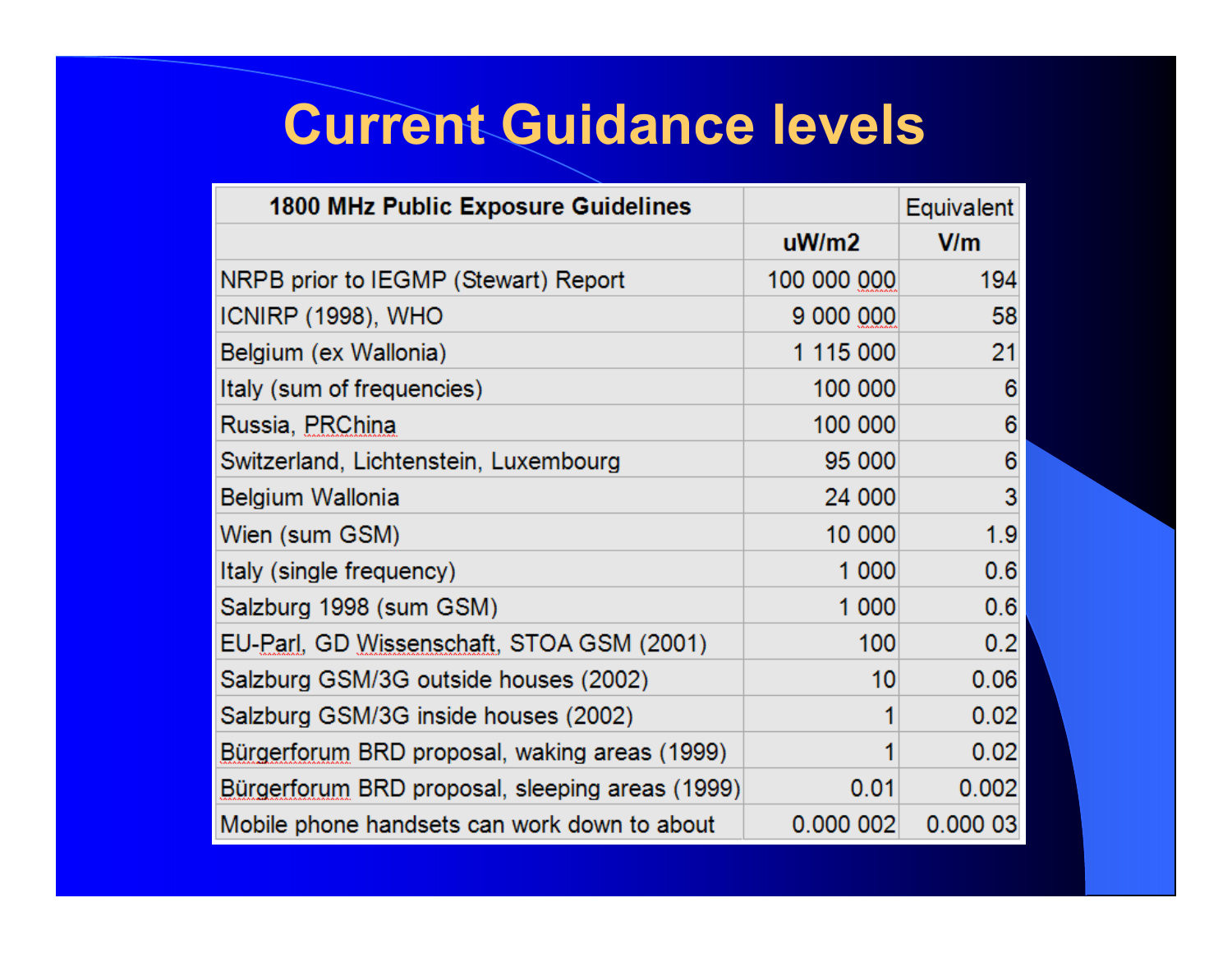#### **Benevento Benevento Resolution Resolution 2006**

The International Commission for Electromagnetic Safety (ICEMS) held an international conference entitled "The Precautionary EMF Approach: Rationale, Legislation and Implementation", hosted by the City of Benevento, Italy, in February 2006. The meeting was dedicated to W. Ross Adey, M.D. (1922-2004). The scientists at the conference endorsed and extended the 2002 Catania Resolution and resolved that, among other things:

More evidence has accumulated suggesting that there are adverse health effects from occupational and public exposures to electric, magnetic and electromagnetic fields at current exposure levels. What is needed is a comprehensive, independent and transparent examination of the evidence pointing to this emerging, potential public health issue.

Resources for such an assessment are grossly inadequate despite the explosive growth of technologies for wireless communications as well as the huge ongoing investment in power transmission.

Arguments that weak (low intensity) EMF cannot affect biological systems do not represent the current spectrum of scientific opinion.

To encourage governments to adopt a framework of guidelines for public and occupational EMF exposure that reflect the Precautionary Principle - as some nations have already done.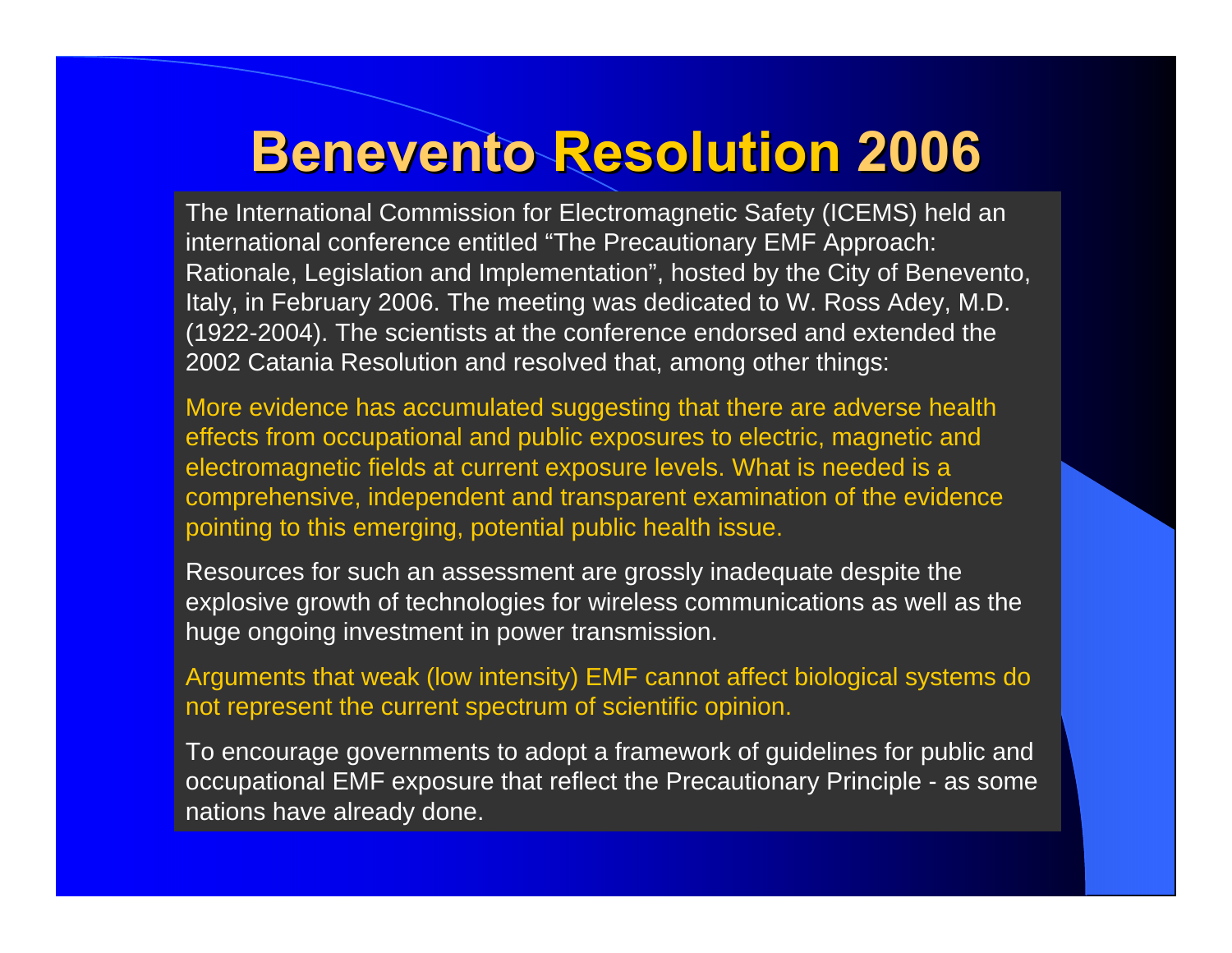# **Children Act 1989 Part 3 Section 17 Section 17**

Places a legal obligation on Local Authorities to protect children in their area against significant harm and or abuse or the risk of. The Children Act stands apart from other legislation in so much as the risk of harm does not have to be proven or to have taken place, but could be a likelihood or perceived risk.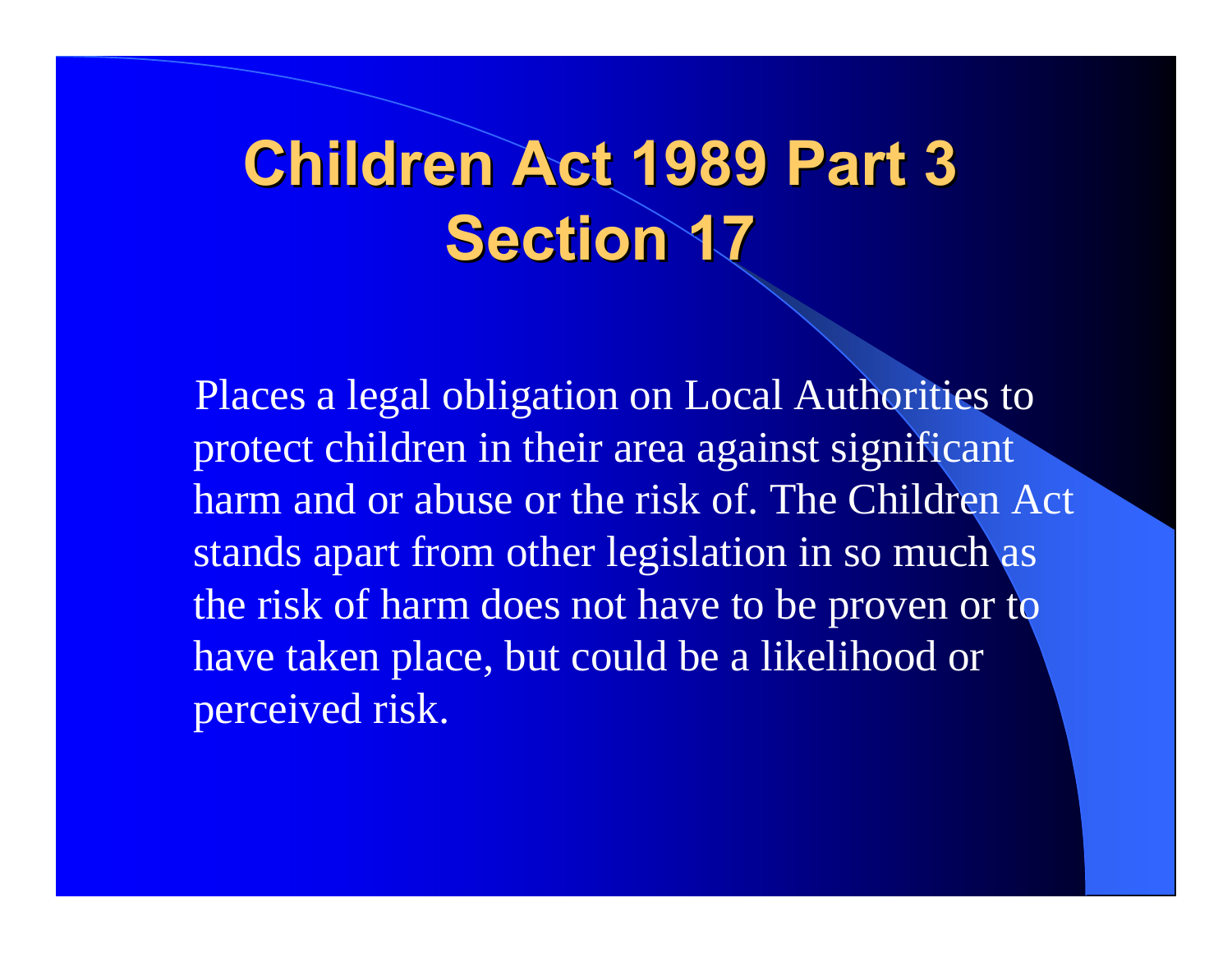### **UK and EU precautionary understanding**

#### **The EC and UK Precautionary Principle**

*"The precautionary principle covers cases where the scientific evidence is insufficient, inconclusive or uncertain, but where there is some indication of reasonable grounds for concern of adverse effects on the environment or health. The precautionary principle provides a basis for action when science is unable to give a clear answer."*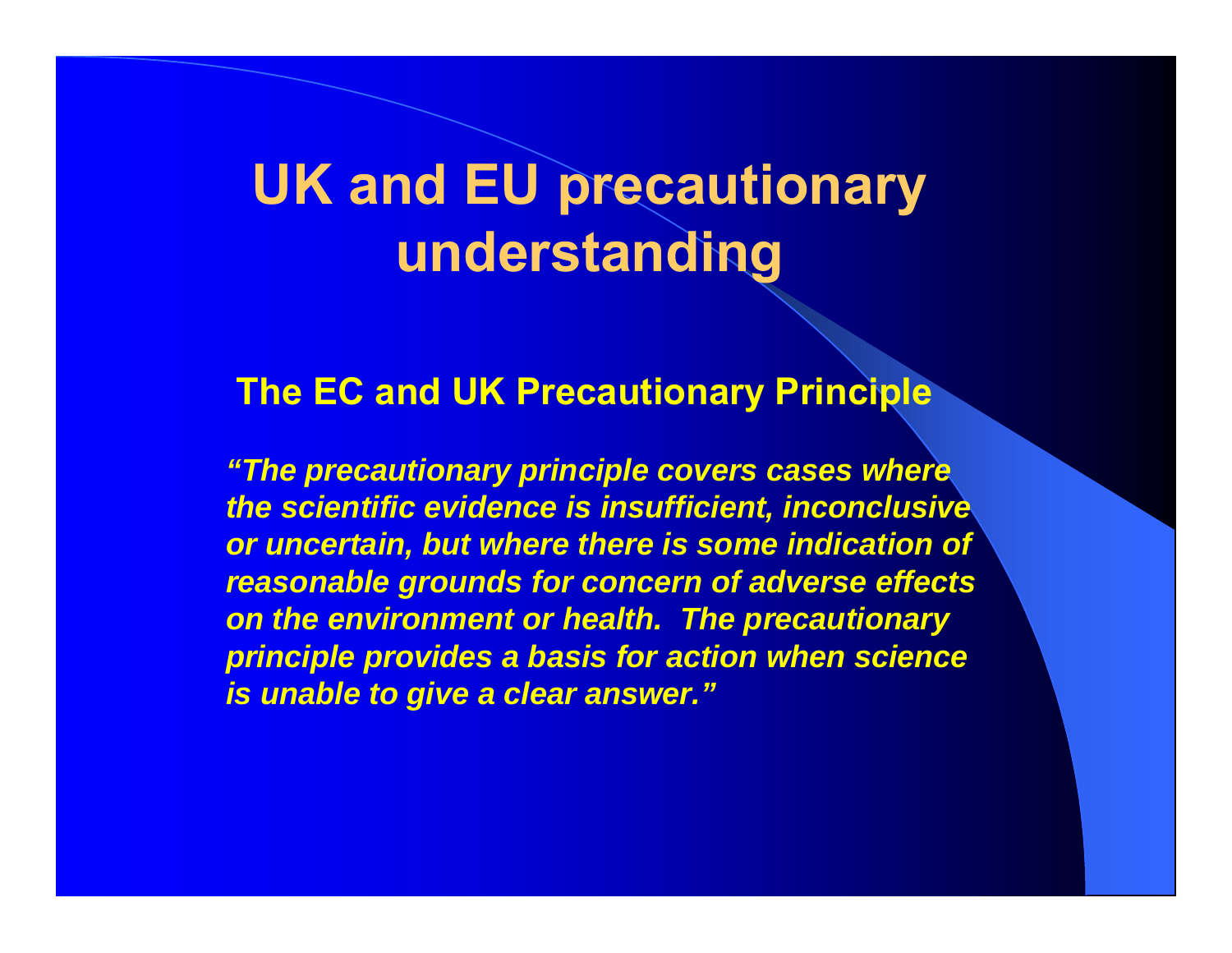## **Accountability? Accountability?**

• In the UK all agencies refer back to the HPA.

• We urgently request that the HPA advise Government and Authority to adopt the precautionary principle for mobile phones/ phone masts, DECT phones, microwave baby and security alarms and not to install wireless computers networks until safety is 'proved.'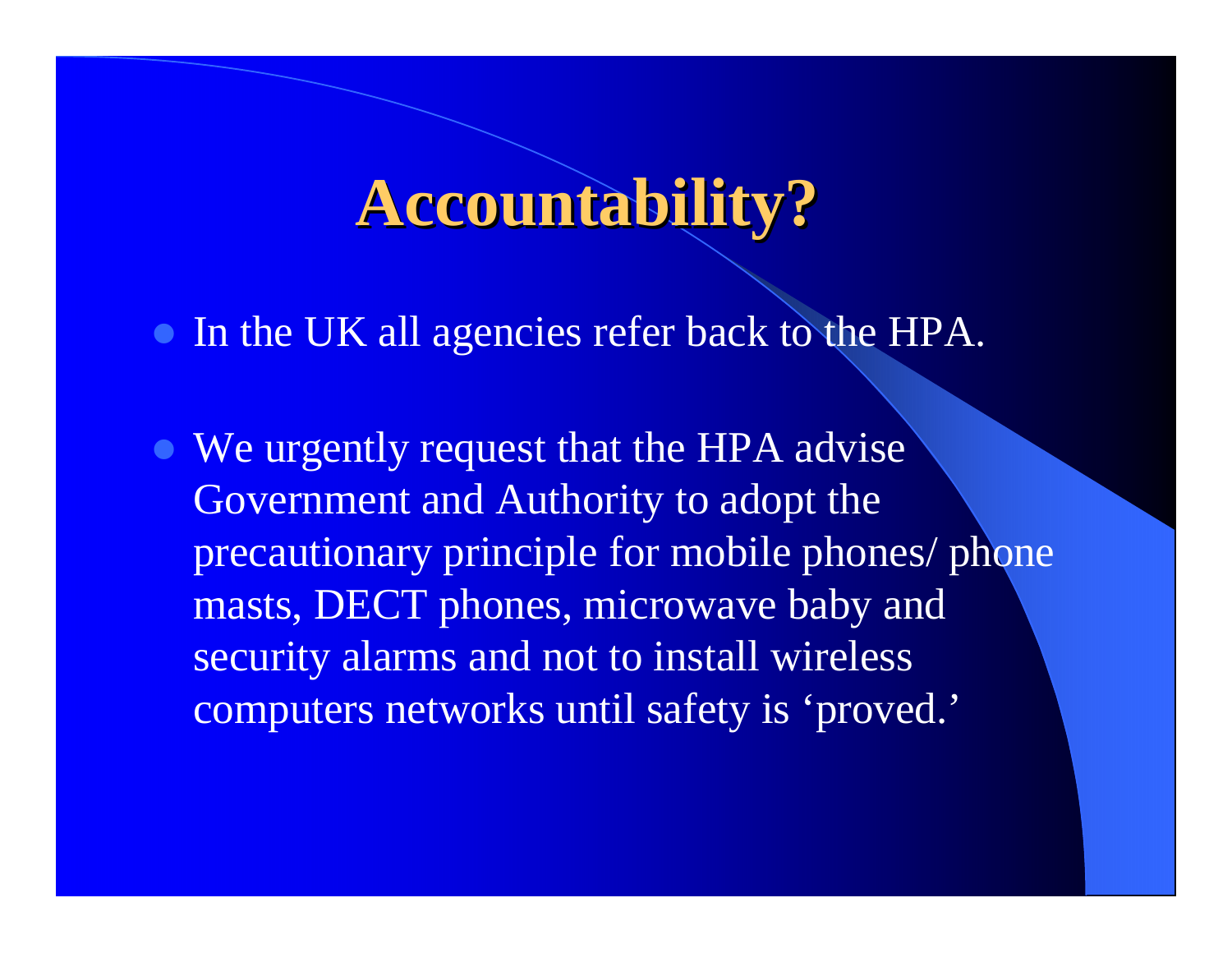#### **Urgent Government Funding Request**

The Government receives 10 billion a year in revenue from the mobile phone industry. Emergency Government funds should be released. Starting with at least £50 million in order to deal with translation of German and Russian research, an education programme, media campaign and funding released to Independent scientists to carry out further research.

The funds could be given to the EMF Discussion Group - Chaired by Sir William Stewart as it has a mixed group of experts with different views and opinions which leads to a healthy debate and should help avoid the continued criticism and mistrust from the public who have lost faith in the democratic process and blame discrepancy of funding for research.